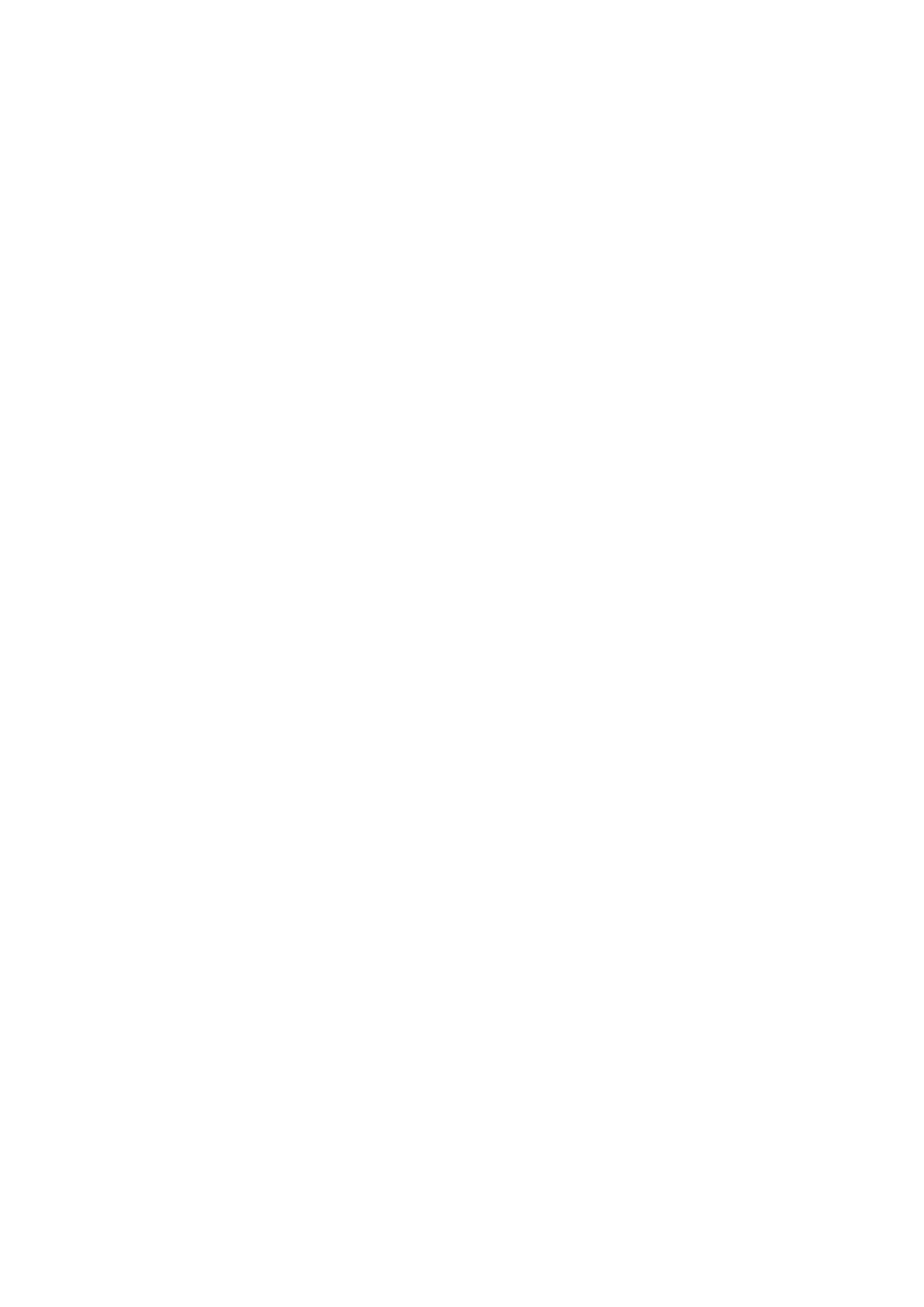# **Contents**

| <b>Section</b> |                                              | Page           |
|----------------|----------------------------------------------|----------------|
| 1              | <b>Executive Summary</b>                     |                |
| $\overline{2}$ | Introduction                                 | $\overline{2}$ |
| 3              | Proposal to license digital self help relays | 4              |
| 4              | Frequency planning and fees                  | 8              |
| Annex          |                                              | Page           |
| 1              | Responding to this consultation              | 10             |
| $\overline{2}$ | Ofcom's consultation principles              | 12             |
| 3              | Consultation response cover sheet            | 13             |
| 4              | Consultation questions                       | 15             |
| 5              | <b>Impact Assessment</b>                     | 16             |
| 6              | Digital Switchover timetable                 | 19             |
|                | List of current self help relays             | 20             |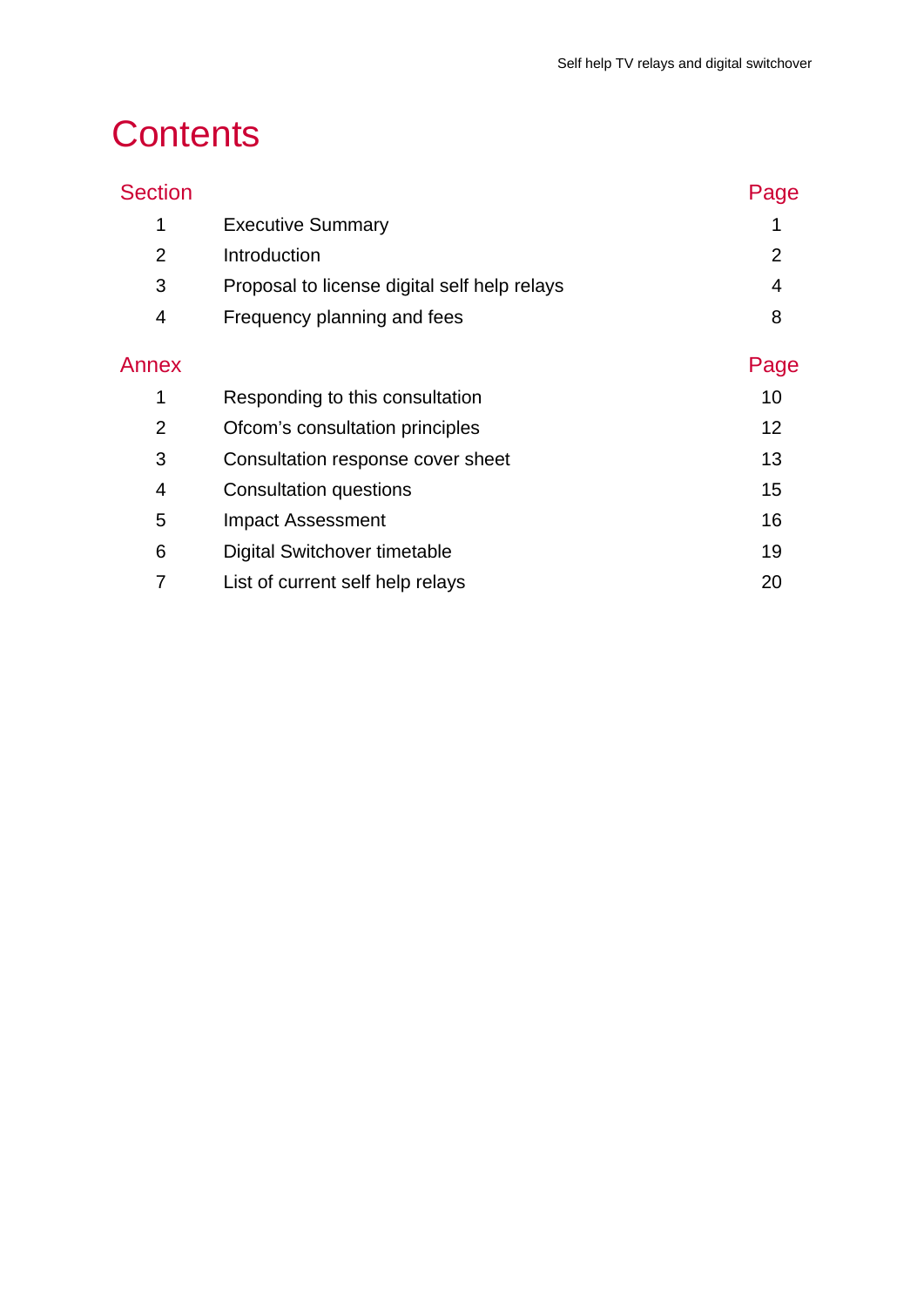## **Section 1**

 $\overline{a}$ 

# **Executive Summary**

- 1.1 This consultation seeks views on Ofcom's proposals to license digital community low power relay transmitters, commonly referred to as "self help relays". Digital self help relays, subject to spectrum availability, could help maximise the coverage and availability of digital television throughout the UK following digital switchover<sup>1</sup>. Ofcom wants to actively seek to facilitate self help relays where they can help extend the terrestrial coverage of Public Service Broadcasting (PSBs) channels in the future.
- 1.2 The Home Office first introduced self helps relays in 1980, to help small communities have access to the PSB TV channels: BBC1, BBC2 and ITV, and later Channel 4, S4C and Five. The communities were too small for broadcasters to fund additional analogue relays. $2$  These schemes were usually funded by the local community and were designed to cover relatively small areas and numbers of households. Later schemes were set up (particularly in urban areas) to help overcome problems with TV reception caused, for example, by new buildings such as a football stadium or high rise buildings.<sup>3</sup>
- 1.3 The current self help licences do not allow for digital transmission. Following digital switchover, Digital Terrestrial Television (DTT) will be extended to approximately 98.5% of homes in the UK. Some communities will no longer require a self help relay, because some of the problems experienced in analogue such as "ghosting" are less likely to happen with digital transmissions. For others, Digital TV is or will be available directly via other platforms such as digital satellite, cable, or TV over broadband, and the self help relay may be no longer necessary. However, other communities may still have a need for a digital self help relay.
- 1.4 This consultation seeks to establish what interest exists in providing digital self help relays following digital switchover and also seeks views on the proposed licensing regime.
- 1.5 Ofcom is proposing that all existing self help operators where a relay is still needed after DSO should be able to apply for digital self help licences (subject to frequencies being available). Ofcom also proposes to make licences available for new areas where problems with reception arise, subject to spectrum availability and demand.

**<sup>1</sup>** Digital Switchover is the name given to the national programme of moving terrestrial television transmissions, received through an aerial, from analogue to digital.

 $2$  The broadcasters at that time were only funding the adoption of relays which served communities greater than 500 households, this was subsequently reduced to communities greater than 200 households.

**<sup>3</sup>** Buildings can result in poor quality terrestrial TV reception by causing low field strength of a wanted TV transmission due to shadowing, and/or delayed image interference (ghosting) due to reflections.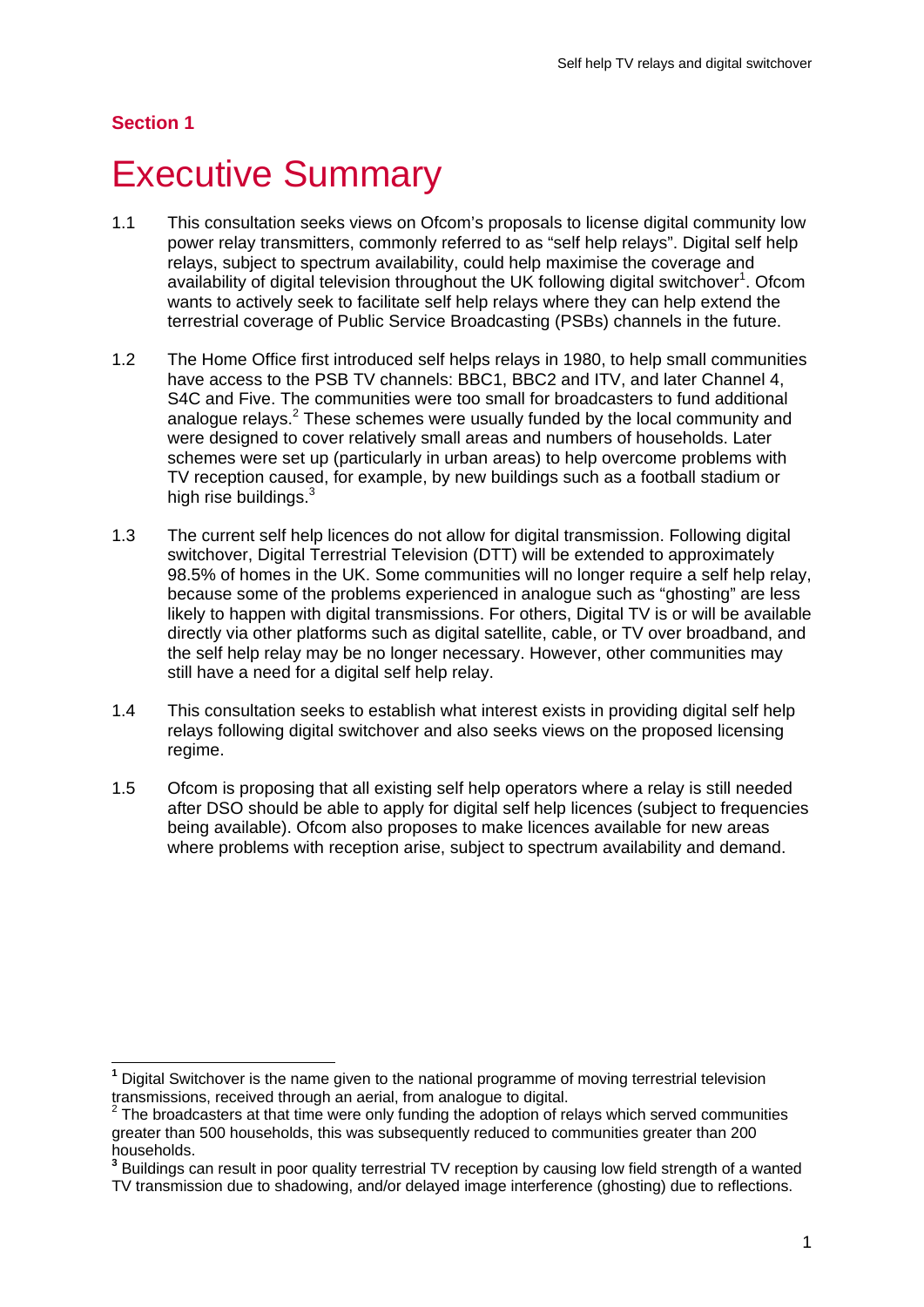## **Section 2**

# **Introduction**

### **Self help relays and digital switchover**

- 2.1 Since the 1980s, communities with poor analogue terrestrial TV reception have been able to set up their own Community Television Relay Service (commonly known as and referred to hereafter as "self help relays"), to relay the analogue signals for BBC1, BBC2, ITV1, Channel 4 or S4C, and in some cases, Five, from a transmitter in the terrestrial TV transmission network.
- 2.2 There are approximately 260 self help relays currently licensed by Ofcom under the Wireless Telegraphy Act 1949 (as amended) (hereafter referred to as "the WTA"). Most are in rural areas in Scotland and Wales to help small communities overcome problems with reception caused by the landscape (for example mountains). Some self help relays are in urban areas and some help overcome problems with reception caused by new structures (for example a high rise building or a wind farm).
- 2.3 Not all of the licensed relays are being used. Ofcom commissioned a study on the current use of self help relays to inform this consultation, and estimates that up to 12,000 households may currently receive television through a self help relay. A list of self help relays is provided in Annex 7.
- 2.4 Starting in late 2007 in Whitehaven and ending in 2012, terrestrial television services in the UK will go completely digital, region by region. This process is called digital switchover (DSO). The UK's old terrestrial television broadcast signal (known as "analogue") will be switched off and replaced with a "digital" signal. Digital TV can improve the quality of the TV picture and it uses the spectrum more efficiently so that more channels can be provided.
- 2.5 Digital television is available on a range of platforms, including satellite and cable, and new platforms, like television over broadband, may become increasingly available. The digital terrestrial network is being built out so that virtually everyone can have access to a choice of platforms. The level of terrestrial coverage at switchover is intended to match existing coverage – around 98.5% of households - in line with the Government's commitment that everyone who can currently receive analogue TV should be able to receive digital TV.
- 2.6 Current self help licences are analogue only and will not be valid for digital transmissions. It is also likely that a proportion of the transmission equipment used for self help relays would need to be re-engineered for the relay to work in a digital environment. Ofcom last consulted about the future of self help relays in its consultation on Planning Options for Digital Switchover, published on 14 February 2005. A number of respondents expressed interest in self help relays continuing to operate after switchover.<sup>4</sup>
- 2.7 It is possible that households that currently rely on a self help relay to receive their TV channels may have improved reception after DSO and no longer need a relay. Ofcom estimates that up to one third of current self help relays may not be needed after DSO for this reason. It is also possible that there may be a small number of

<sup>1</sup> **<sup>4</sup>** Planning Options for Digital Switchover, http://www.ofcom.org.uk/consult/condocs/pods1/main/, see in particular question 14.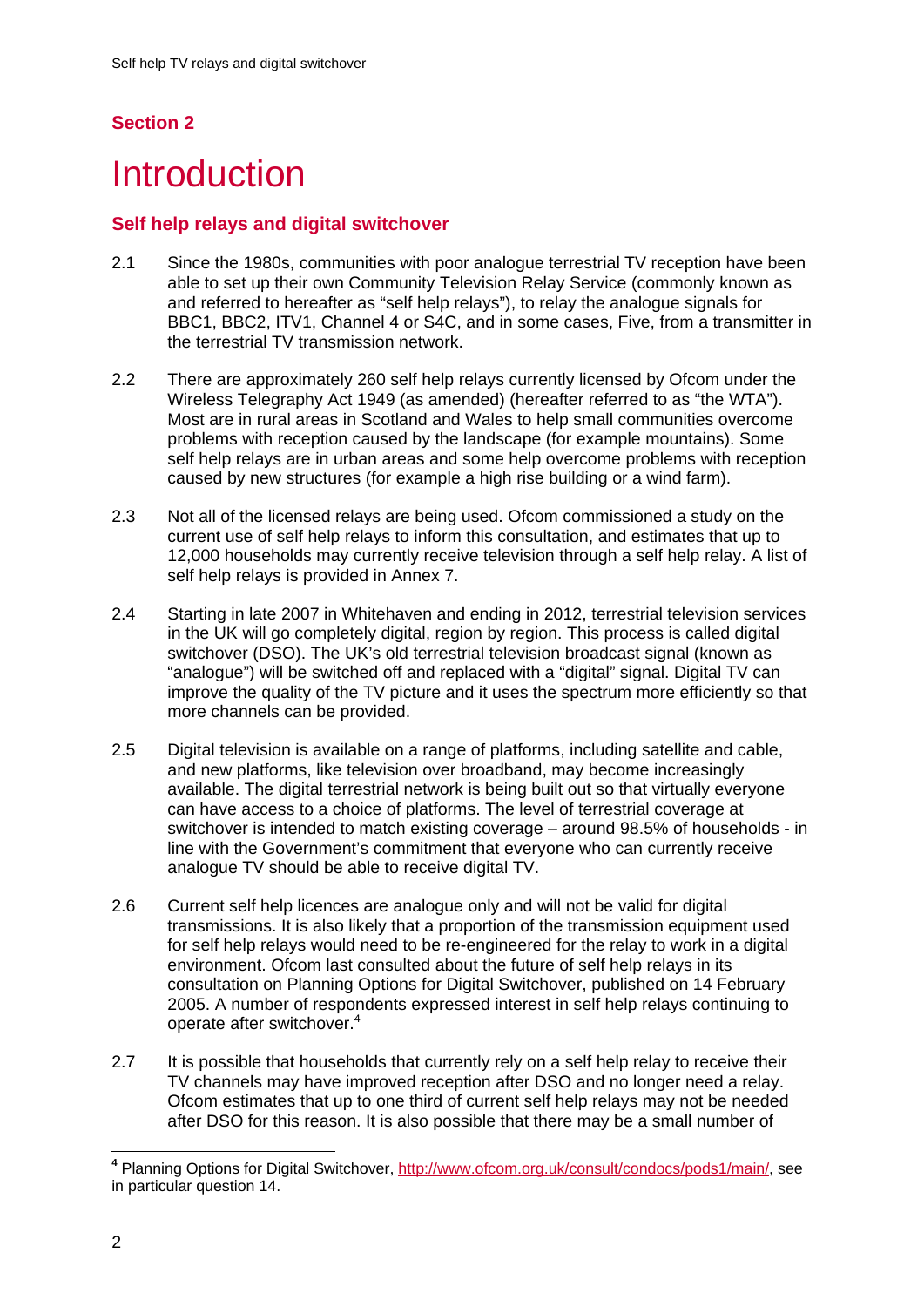areas where there may be demand for a new relay. However, it is likely that most areas that currently have good analogue reception will also have good reception after DSO.

- 2.8 Ofcom proposes to make available WTA licences for digital self help relays, so that areas with poor terrestrial TV reception can receive digital terrestrial television after DSO. Although Ofcom will actively seek to allow self help relays where they can help extend the terrestrial coverage of public service channels in the future, the licensing of self help relays will always be subject to the availability of spectrum. Ofcom will do its best to find frequencies for digital self help relays, in particular where these are to replace existing analogue self help relays, but Ofcom cannot guarantee that suitable spectrum can be made available in every case.
- 2.9 Ofcom is keen to ensure that communities that currently rely on a self help relay to receive television will not lose reception at DSO, and Ofcom and the BBC are proposing to meet the cost for frequency planning for areas currently served by a self help relay (but not for new relays). Any costs related to the self help relay (installation, equipment, operation etc) would be met by the operator of the relay. A fee will also be payable for the Wireless Telegraphy Act licence for the relay, though in most cases this should only be a modest administrative charge (see section 4 for more information on fees).
- 2.10 Each community currently using a self help relay to receive television will need to decide whether it still wants a relay after DSO. They may need to consider whether people in the community still rely on the relay to receive television, what other platforms are available and, potentially, whether it will be worth upgrading the transmitting equipment.
- 2.11 From the autumn of 2007 Ofcom proposes to provide detailed advice for self help operators to assist them in their decision as to whether to upgrade their equipment.
- 2.12 We are seeking views on this proposal from all interested parties, including people who operate self help relays or who rely on self help relays as their main source of television reception. We are also inviting expressions of interest in digital self help relays for areas currently using a self help relay to receive television and from parties interested in operating a self help relay in new areas.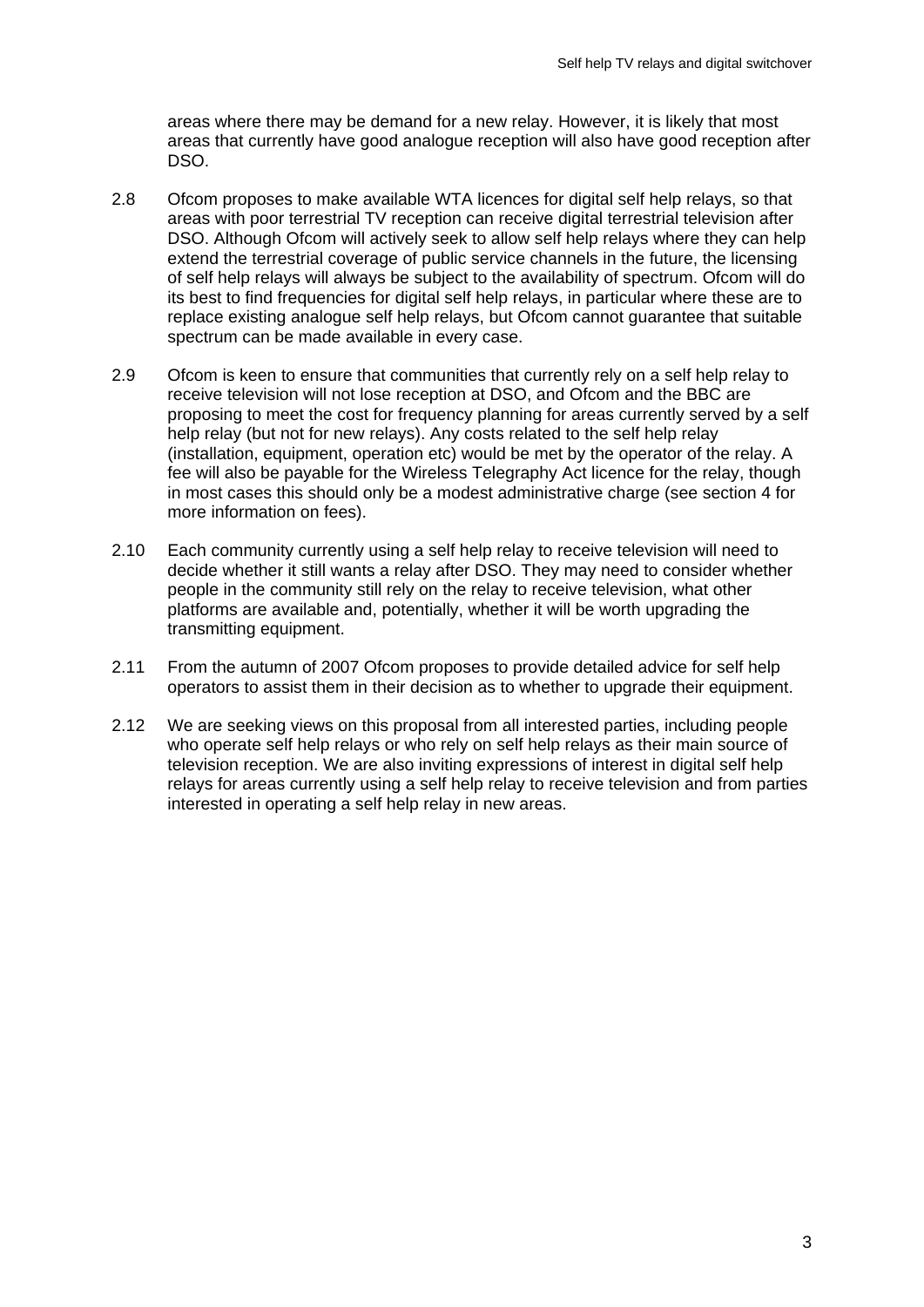## **Section 3**

# 3 Proposal to license digital self help relays

### **Legal background and Ofcom's duties**

- 3.1 Ofcom's principal duty in carrying out its functions is "to further the interests of citizens in relation to communications matters; and to further the interests of consumers in relevant markets, where appropriate by promoting competition<sup>15</sup>. In doing so, Ofcom is required to secure, among other things, the "availability throughout the United Kingdom of a wide range of television and radio services which (taken as a whole) are both of high quality and calculated to appeal to a variety of tastes and interests" and "the maintenance of a sufficient plurality of providers of different television and radio services"<sup>6</sup>.
- 3.2 Ofcom must also have regard to "the desirability of promoting the fulfilment of the purposes of public service television broadcasting in the United Kingdom", "the opinions of consumers in relevant markets and of members of the public generally" and "the different interests of persons in the different parts of the United Kingdom, of the different ethnic communities within the United Kingdom and of persons living in rural and in urban areas"<sup>7</sup>.
- 3.3 Further, in the light of the clear benefits which accrue to the UK and to citizens and consumers from digital switchover, Ofcom has concluded that it is under an implicit duty to promote digital switchover in a proportionate way. This obligation is a consequence of a number of Ofcom's statutory duties<sup>8</sup>. The Secretary of State has published a timetable for DSO, region by region. The first region to switch is Border, starting with the Whitehaven transmitter and its associated relays in Cumbria towards the end of 2007. The full timetable is set out in Annex 6.
- 3.4 Ofcom considers that it would be in the interest of consumers who live in areas with poor terrestrial television reception to have access to digital television and, where possible, to have access to a choice of delivery platforms after DSO. In this consultation, Ofcom proposes to set up a licensing regime for digital self help relays. The availability of the option of using a self help relay could be particularly important to people in rural areas, and self help relays could be a way of extending digital terrestrial coverage of the public service television channels throughout the UK.

### **Proposal for areas currently served by a self help relay**

3.5 Ofcom proposes to make available WTA licences for digital self help relays in all areas currently served by a self help relay, provided a self help relay is still needed in that area to receive terrestrial television after DSO, and a suitable frequency can be found.

1

 $5$  Communications Act 2003 ("the CA") section 3(1).

 $6$  CA section 3(2)(c) and (d).

 $7$  CA section 3(4)(a), (k) and (l).

<sup>&</sup>lt;sup>8</sup> For example, Ofcom is required to secure the optimal use of the radio spectrum, and the availability throughout the UK of a wide range of television and radio services which are both of high quality and calculated to appeal to a variety of tastes and interests. See CA section 3(2)(a) and (c).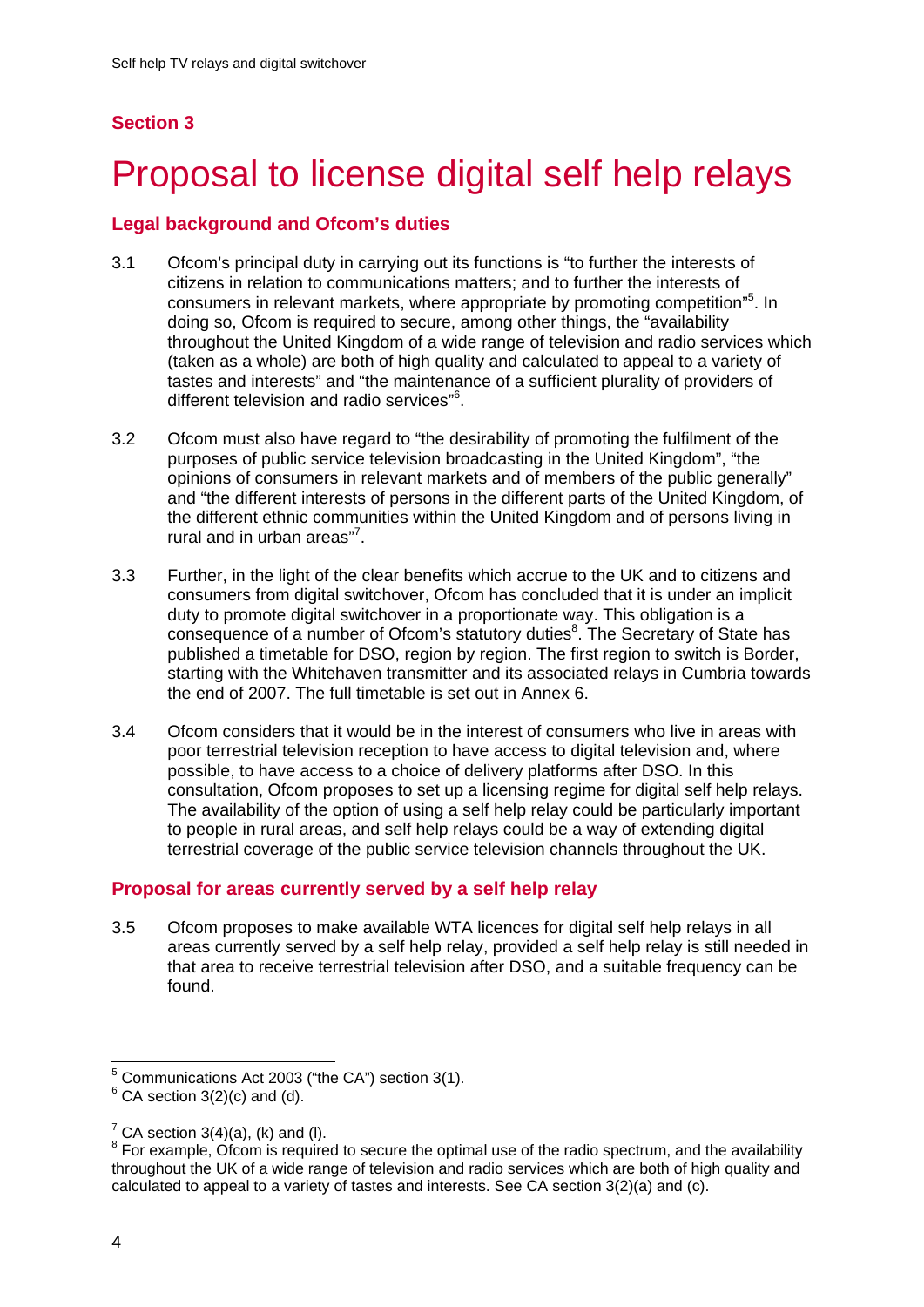### **Licence term and conditions**

- 3.6 Licences would be issued for a period of five years (renewable subject to compliance with licence conditions and spectrum availability).
- 3.7 Licences would be issued under the WTA $<sup>9</sup>$ . The licences would authorise the use of</sup> transmission equipment for the purpose of relaying one or more television multiplex, and set out the technical parameters for the service.

### **Costs**

- 3.8 Ofcom and the BBC have agreed to meet the cost of frequency planning for areas currently served by self help relays. Frequency planning is discussed in more detail in section 4 below, which also contains a consultation question on frequency planning.
- 3.9 All other costs, for conversion of the relay equipment or any other related matters, would have to be met by the relay operator.
- 3.10 Ofcom proposes to charge a fee for the licence. In most cases, this is expected to be £75 for a five year licence. Fees are discussed in more detail in section 4 below, which also contains a consultation question about fees.

### **Expressions of interest**

- 3.11 Ofcom is inviting expressions of interest in digital self help relays from persons currently operating a self help relay, or persons who wish to take on the operation of a relay in an area currently served by a self help relay. We are writing to all existing self help licensees inviting them to contact Ofcom if they want to continue to operate a relay. Any other person wanting to submit an expression of interest should contact Ofcom (see Annex 10 for contact details).
- 3.12 When this consultation has closed, Ofcom will consider the responses and decide whether to set up a licensing regime for digital self help relays. If so, Ofcom will make an initial assessment of the expressions of interest received and take them into account when considering the predicted digital terrestrial coverage after DSO and frequency availability for digital self help relays.

#### **Award process**

1

- 3.13 Ofcom proposes to invite applications for WTA licences for self help relays for all areas currently served by a self help relay, provided a self help relay is still needed in that area to receive terrestrial television after DSO, and a suitable frequency can be found.
- 3.14 Ofcom proposes to invite applications in a region by region sequence, ahead of the roll-out of DSO in each region. The first region will be Border, which is scheduled to switch in 2007-2009, followed by Westcountry and Granada in 2009 and Wales in 2009-2010. The invitation to apply will be published on the Ofcom website and sent by post to existing self help licensees.

 $9$  Licences will be issued under section 8 of the Wireless Telegraphy Act 2006. This new Act was made on 8 November 2006 and comes into force on 8 February 2007. It consolidates and replaces all previous enactments concerning spectrum use.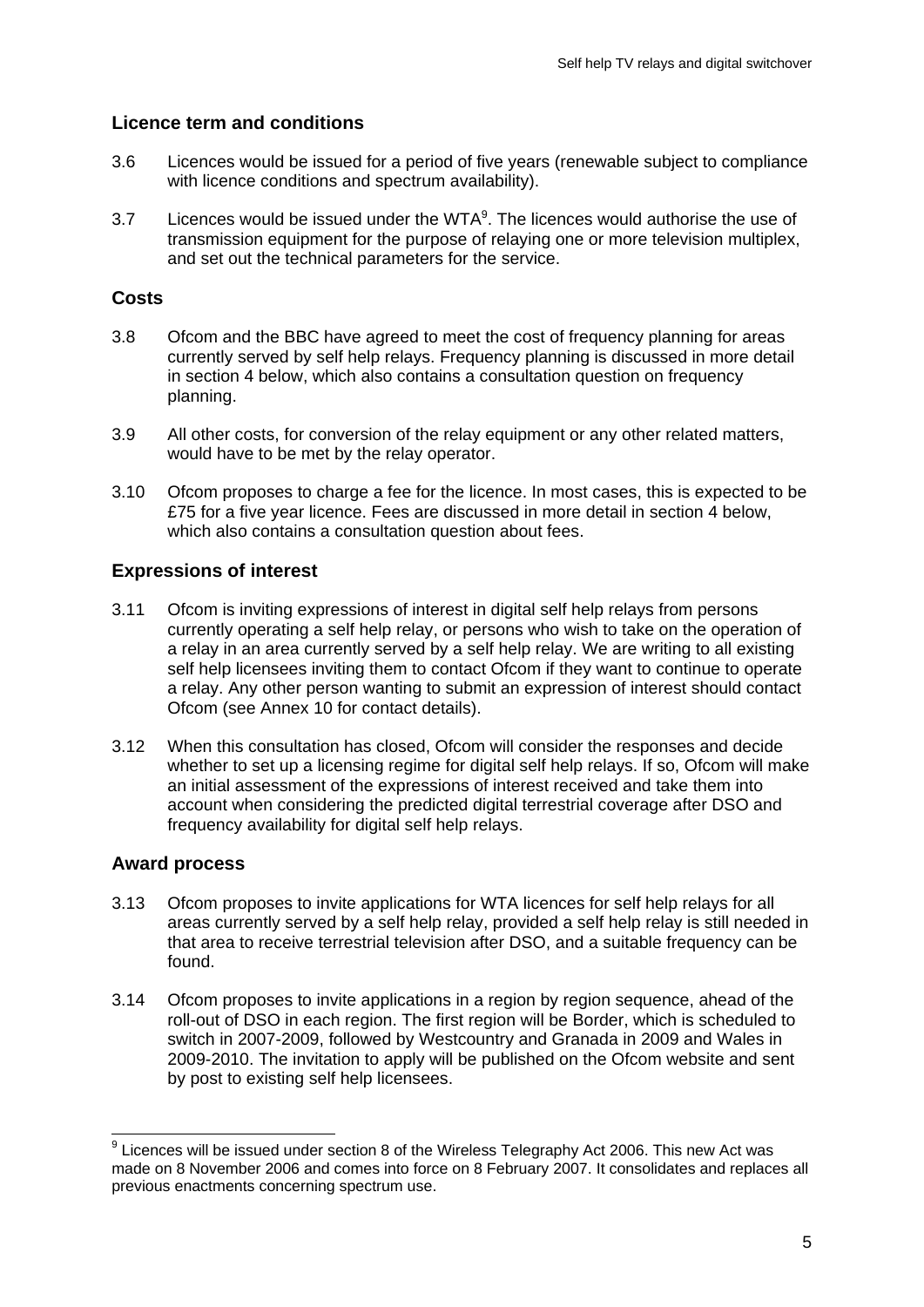3.15 Ofcom would not generally expect to receive more than one application per area currently served by a self help relay. Ofcom will write to all current holders of self help relay licences, inviting them to apply for a digital self help licence. In cases of competing applications Ofcom will normally award the licence to the incumbent on the grounds that they are more likely to provide a continuation of service. In the case of competing new applicants, Ofcom will award licences for digital self help relays on a first come, first served basis.

#### **Switching the self help relay from analogue to digital**

3.16 From the autumn of 2007 Ofcom proposes to provide detailed advice for self help operators to assist them in their decision as to whether to upgrade their equipment. However, ultimately it will be for each self help relay operator to decide how to manage the switch from analogue to digital and agree the commencement date of the new licence with Ofcom. According to the current DSO plan, BBC2 will be the first channel to switch over from analogue to digital in each region. BBC2 will be followed approximately one month later, by the remaining analogue channels, and this period may be a suitable time for the self help relay also to change from analogue to digital.

*Question 1: Do you agree with Ofcom's proposal to license digital self helps for areas currently served by a self help relay, and how we propose to make licences available? If not, please give your reasons.* 

#### **Proposal for areas not currently served by a self help relay**

- 3.17 Ofcom is currently involved in detailed planning for DSO and can predict digital terrestrial coverage to a relatively high degree of accuracy. However, there is likely to be some small localised coverage issues that we will not know about until DSO has been completed in each area. Ofcom considers that digital self help relays may be an option for extending future coverage of public service channels to such areas.
- 3.18 Where areas with poor digital terrestrial reception are identified (before or after DSO), whether as a result of changes to coverage made apparent by DSO, or by new buildings or structures, Ofcom proposes to adopt the policy that it will consider applications for new self help relays. Ofcom proposes to make available WTA licences for digital self help relays for areas not currently served by a self help relay after DSO, subject to spectrum availability. Ofcom can not at this stage guarantee that suitable spectrum can be made available in every case.

#### **Licence term and conditions**

- 3.19 Licences would be issued for a period of five years (renewable subject to compliance with licence conditions and spectrum availability).
- 3.20 Licences would be issued under the WTA. The licences would authorise the use of transmission equipment for the purpose of relaying one or more television multiplex, and set out the technical parameters for the service.

#### **Costs**

3.21 Ofcom proposes that the cost of frequency planning for self help relays for areas not currently served by a relay should be met by the self help operator. Frequency planning is discussed in more detail in section 4 below, which also contains a consultation question on frequency planning.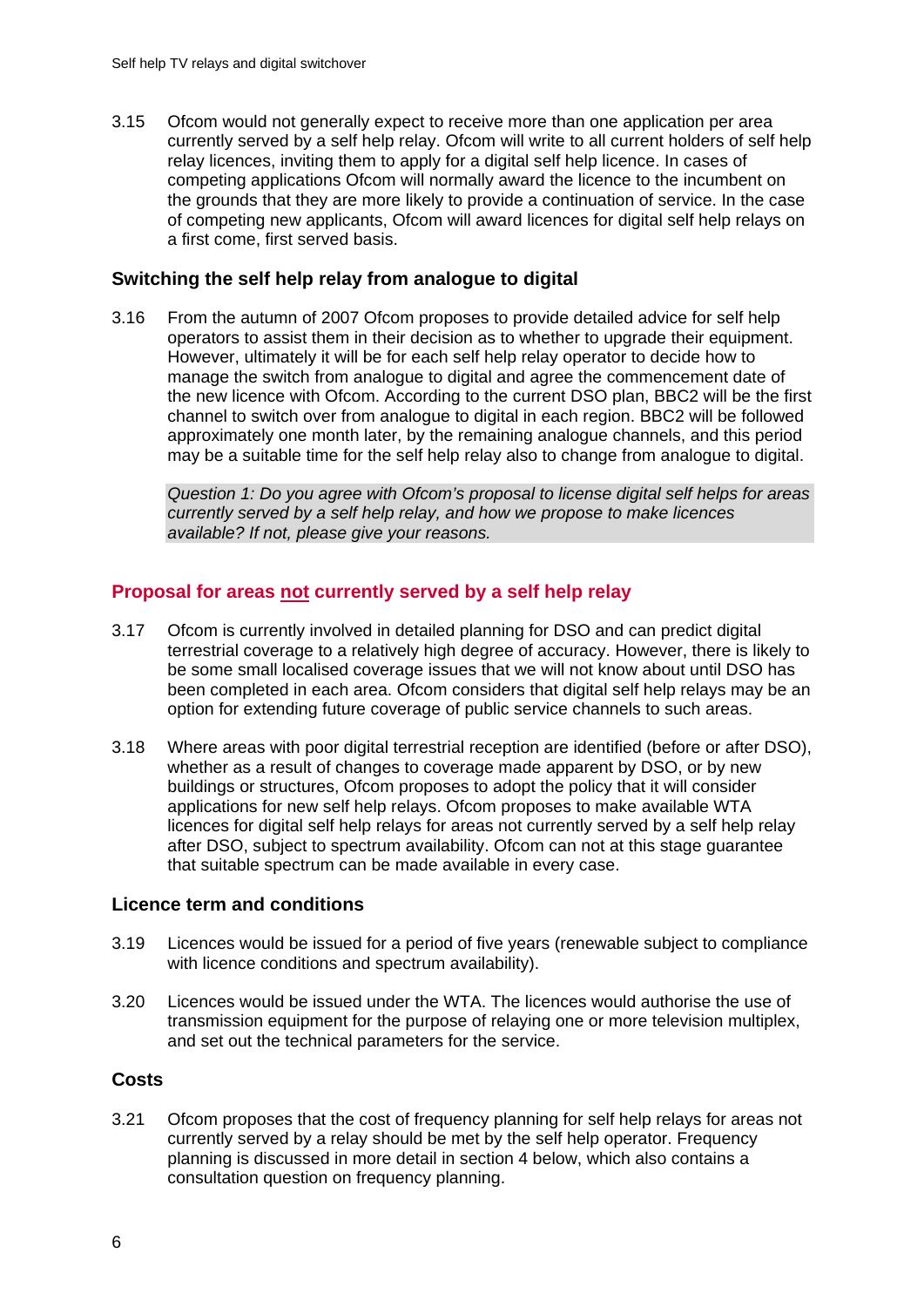- 3.22 All other costs, for the relay equipment or any other related matters, would be met by the relay operator.
- 3.23 Ofcom proposes to charge a fee for the licence. In most cases, this is expected to be £75 for a five year licence. Fees are discussed in more detail in section 4 below, which also contains a consultation question about fees.

#### **Award process**

- 3.24 Ofcom proposes to accept applications for WTA licences for self help relays for areas that are not currently served by a self help relay at any time once those areas have been identified (before or after DSO in that area).
- 3.25 Ofcom will consider applications for self helps for new areas as and when they are received, on a case by case basis. Ofcom will award licences for digital self help relays on a first come, first served basis.
- 3.26 Whether a licence can be issued or not will depend on spectrum being available for digital self help relays. Ofcom cannot at this stage guarantee that suitable spectrum can be made available in every case.

*Question 2: Do you agree with Ofcom's proposal to license digital self helps for areas not currently served by a self help relay, and how we propose to make available licences? If not, please give your reasons.*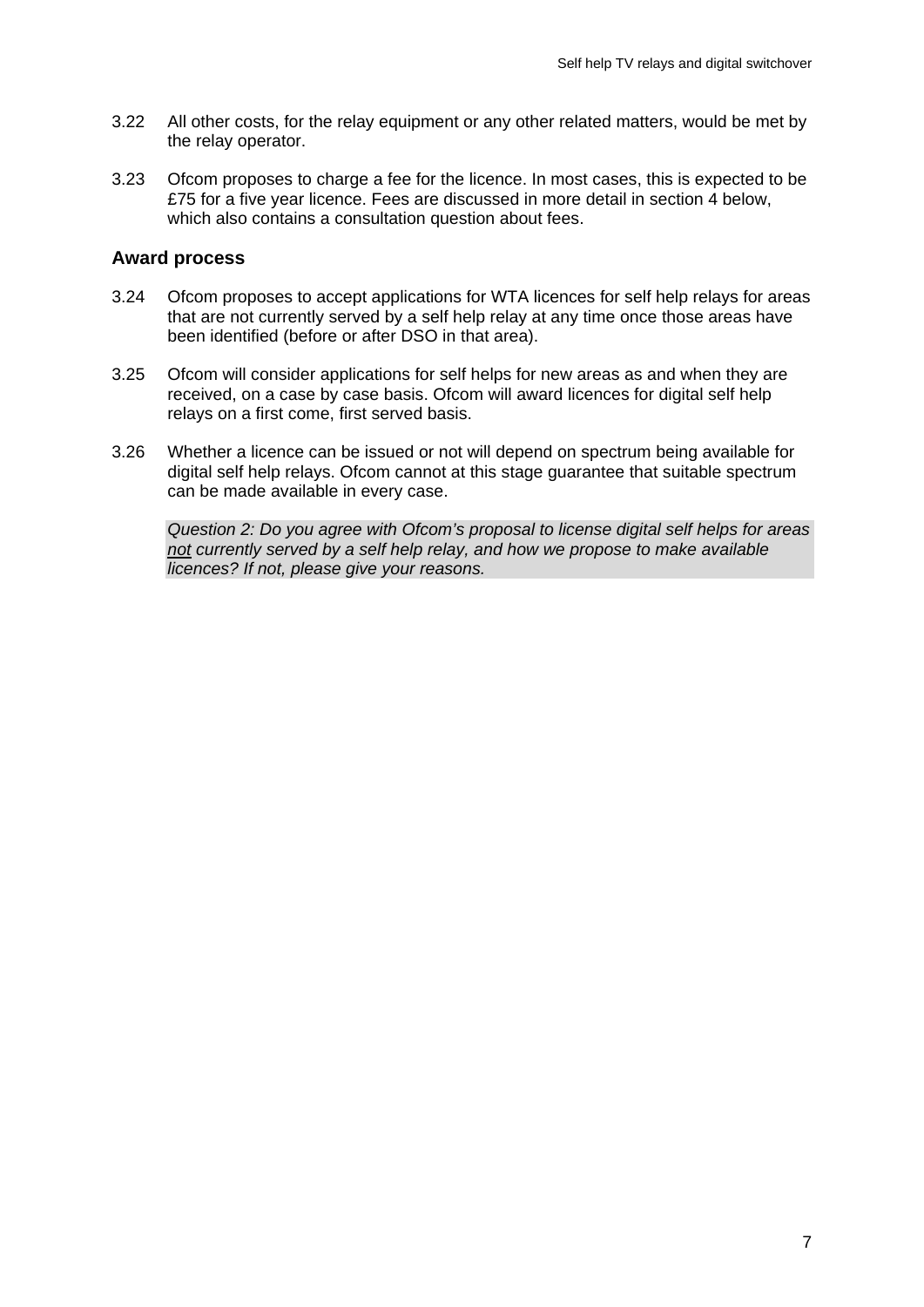## **Section 4**

# **Frequency planning and fees**

4.1 All self help relays use interleaved spectrum in the UHF spectrum band used for terrestrial television broadcasting. Ofcom has to secure, in the carrying out of its functions, the optimal use of the radio spectrum. Ofcom favours a market driven and technology neutral approach to making spectrum available.<sup>10</sup>

### **Frequency planning**

- 4.2 Ofcom will do its best to find suitable frequencies for digital self helps, in particular for areas where communities currently rely on a self help relay for their television reception. However, Ofcom will only issue a WTA licence if the use of the frequency has been cleared and there is no conflict with other (planned or existing) users. Ofcom cannot guarantee that suitable spectrum can be made available in every case.
- 4.3 Each digital self help relay will need to be planned so that it can be operated without interfering with other services. This will be necessary for relays both for areas currently served by a self help relay and potential relays for new areas. The cost of the planning depends on how complex it is. Ofcom estimates that the cost for planning a self help relay would range between £1500 and £2500.
- 4.4 Ofcom is keen to ensure that communities that currently rely on a self help relay to receive television will not lose reception at DSO, and proposes that the cost for frequency planning for existing self help relays will be met by Ofcom and the BBC. For new self help relays (for areas not currently served by a self help relay) Ofcom proposes that the cost for frequency planning is met by the operator of the relay.
- 4.5 In most cases, Ofcom expects that digital self help relays will use the same frequencies as the DTT multiplexes to relay the services to a geographical area that would not otherwise be served. As the same frequencies would be used, there should be little or no opportunity cost associated with the relay, and therefore no reason to apply incentive pricing to encourage more efficient use.<sup>11</sup> If Ofcom receives proposals for digital self help relays that would require the use of additional spectrum, these will be considered on a case by case basis and in the light of the information about all other potential uses of the spectrum. Additional fees, consistent with the application of incentive pricing, may be appropriate in these cases.

*Question 3: Do you agree with how Ofcom proposes to deal with the frequency planning for self help relays? If not, please give your reasons.* 

#### **Fees**

4.6 The fee for a WTA licence for an analogue self help relay is currently £10 per year. The fees have not increased since they were initially set at £50 for a five year licence

<sup>1</sup> **<sup>10</sup>** Ofcom's Spectrum Framework Review and the Spectrum Framework Review Implementation Plan set out its plans for radio spectrum in the medium and long term and are available on the Ofcom<br>website at http://www.ofcom.org.uk/radiocomms/sfr/.

<sup>&</sup>lt;sup>11</sup> See Ofcom's consultation on the Future pricing of spectrum used for terrestrial broadcasting, available at http://www.ofcom.org.uk/consult/condocs/futurepricing/summary/.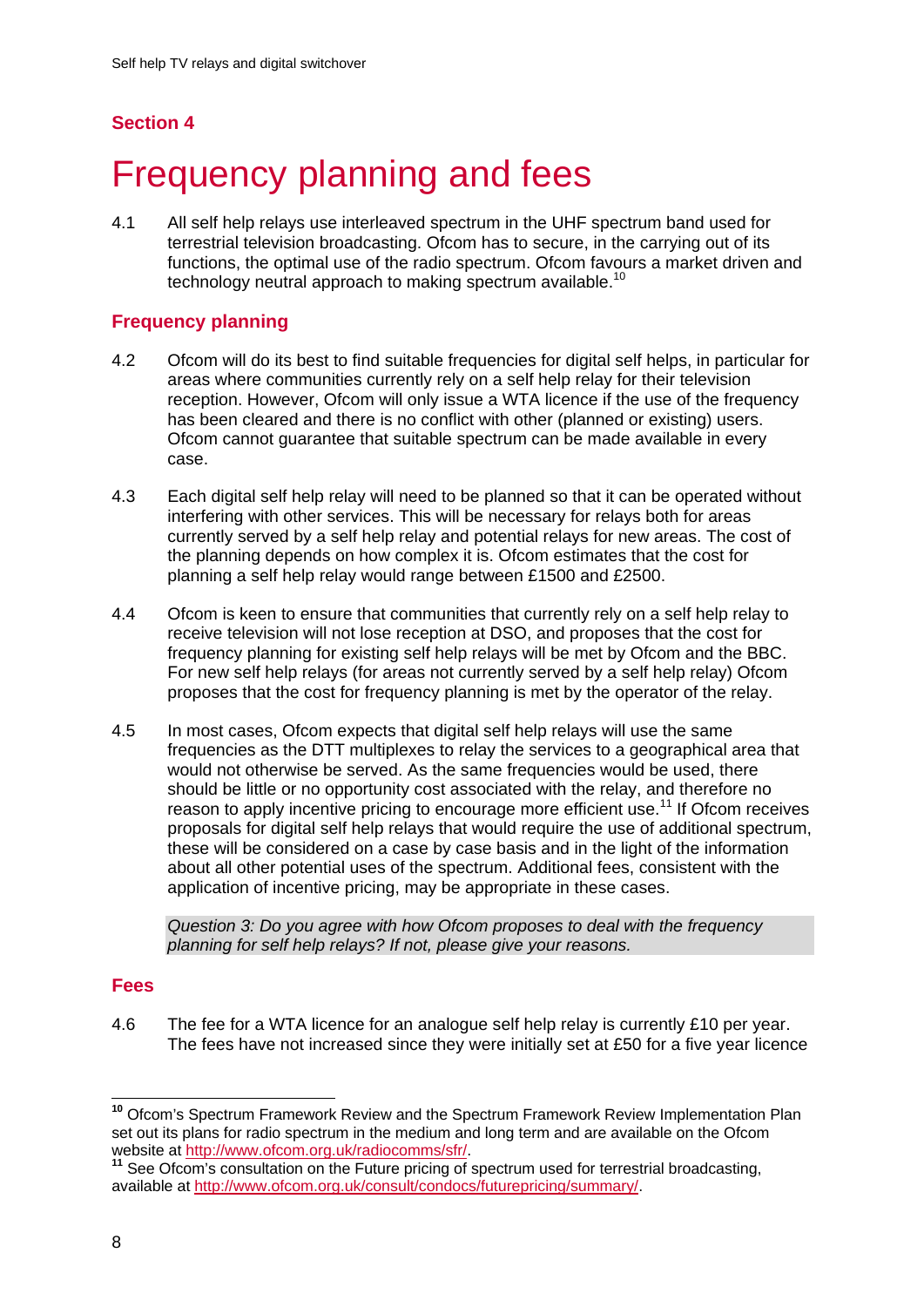period by the DCMS in the early 1990s (management of the self help licences was assumed by Ofcom in 2004).

- 4.7 Ofcom proposes to charge a set fee of £75 for a five year WTA licence for a digital self help relay, assuming the relay does not require the use of any additional spectrum. The £75 fee is consistent with proposals for the minimum fee for WTA licences in other sectors of use.
- 4.8 Ofcom will shortly be making further amendments to the Wireless Telegraphy Licence Charges Regulations 2005 which could include the proposed fee for self help licences. Ofcom would issue a statutory notice prior to the implementation of the new regulations detailing the new licence charges.

*Question 4: Do you agree with Ofcom's proposed fee for WTA licences for self help relays? If not, please give your reasons.*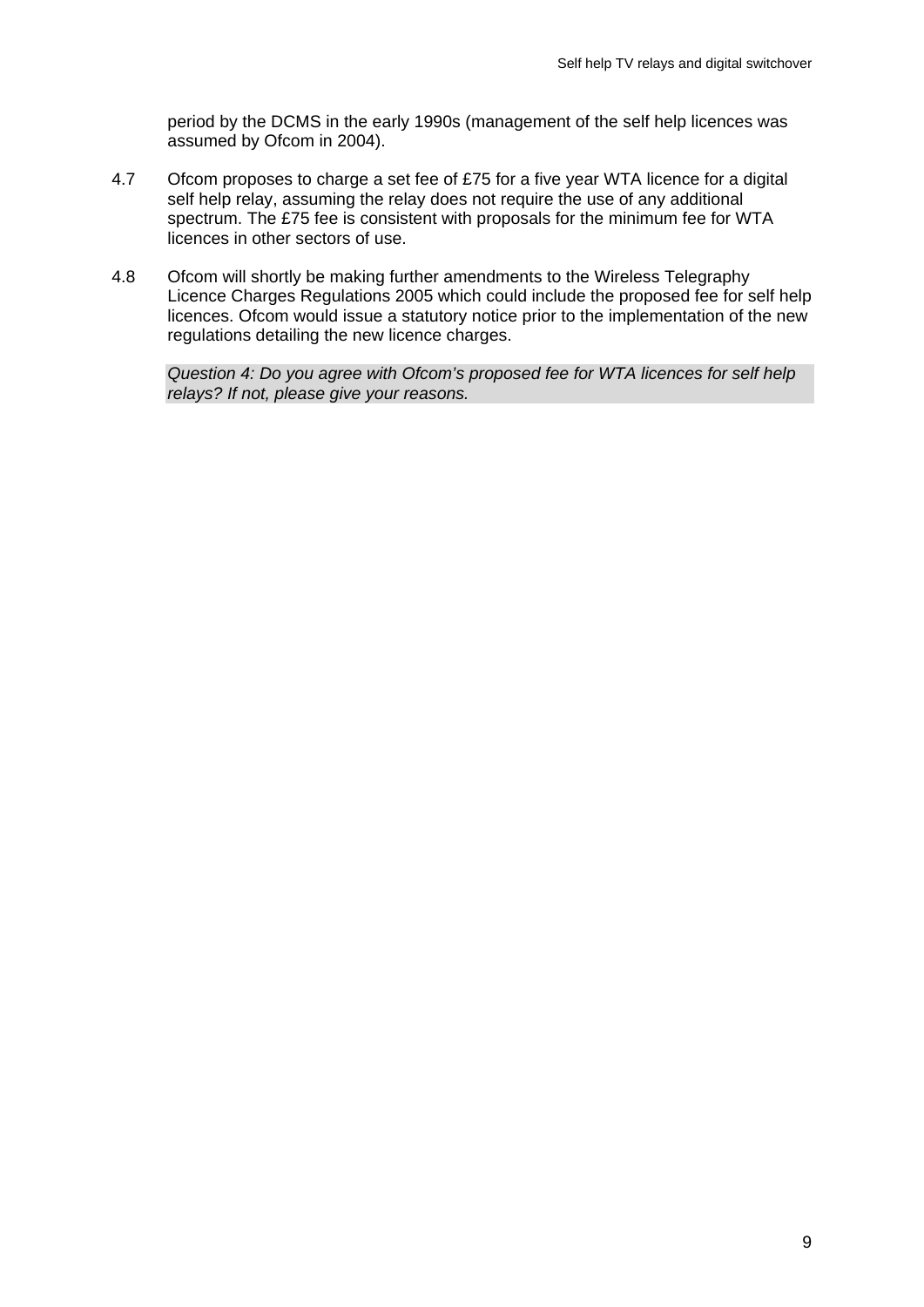# **Responding to this consultation**

### **How to respond**

- A1.1 Ofcom invites written views and comments on the issues raised in this document, to be made **by 5pm on 1 March 2007**.
- A1.2 Ofcom strongly prefers to receive responses using the online web form at http://www.ofcom.org.uk/consult/condocs/selfhelp/howtorespond/form, as this helps us to process the responses quickly and efficiently. We would also be grateful if you could assist us by completing a response (see Annex 3), to indicate whether or not there are confidentiality issues. This response coversheet is incorporated into the online web form questionnaire.
- A1.3 For larger consultation responses particularly those with supporting charts, tables or other data - please email sairah.majeed@ofcom.org.uk attaching your response in Microsoft Word format, together with a consultation response coversheet.
- A1.4 Responses may alternatively be posted or faxed to the address below, marked with the title of the consultation.

Sairah Majeed (desk 03:55) **Ofcom** TV Planning & Licensing Riverside House 2A Southwark Bridge Road London SE1 9HA

Fax: 020 7783 4303

- A1.5 Note that we do not need a hard copy in addition to an electronic version. Ofcom will acknowledge receipt of responses if they are submitted using the online web form but not otherwise.
- A1.6 It would be helpful if your response could include direct answers to the questions asked in this document, which are listed together at Annex 4. It would also help if you can explain why you hold your views.

#### **Further information**

A1.7 If you want to discuss the issues and questions raised in this consultation, or need advice on the appropriate form of response, please contact Erika Forsberg on 020 7981 3885 or Sairah Majeed on 020 7783 4376.

### **Confidentiality**

A1.8 We believe it is important for everyone interested in an issue to see the views expressed by consultation respondents. We will therefore usually publish all responses on our website, www.ofcom.org.uk, ideally on receipt (when respondents confirm on their response coversheet that this is acceptable).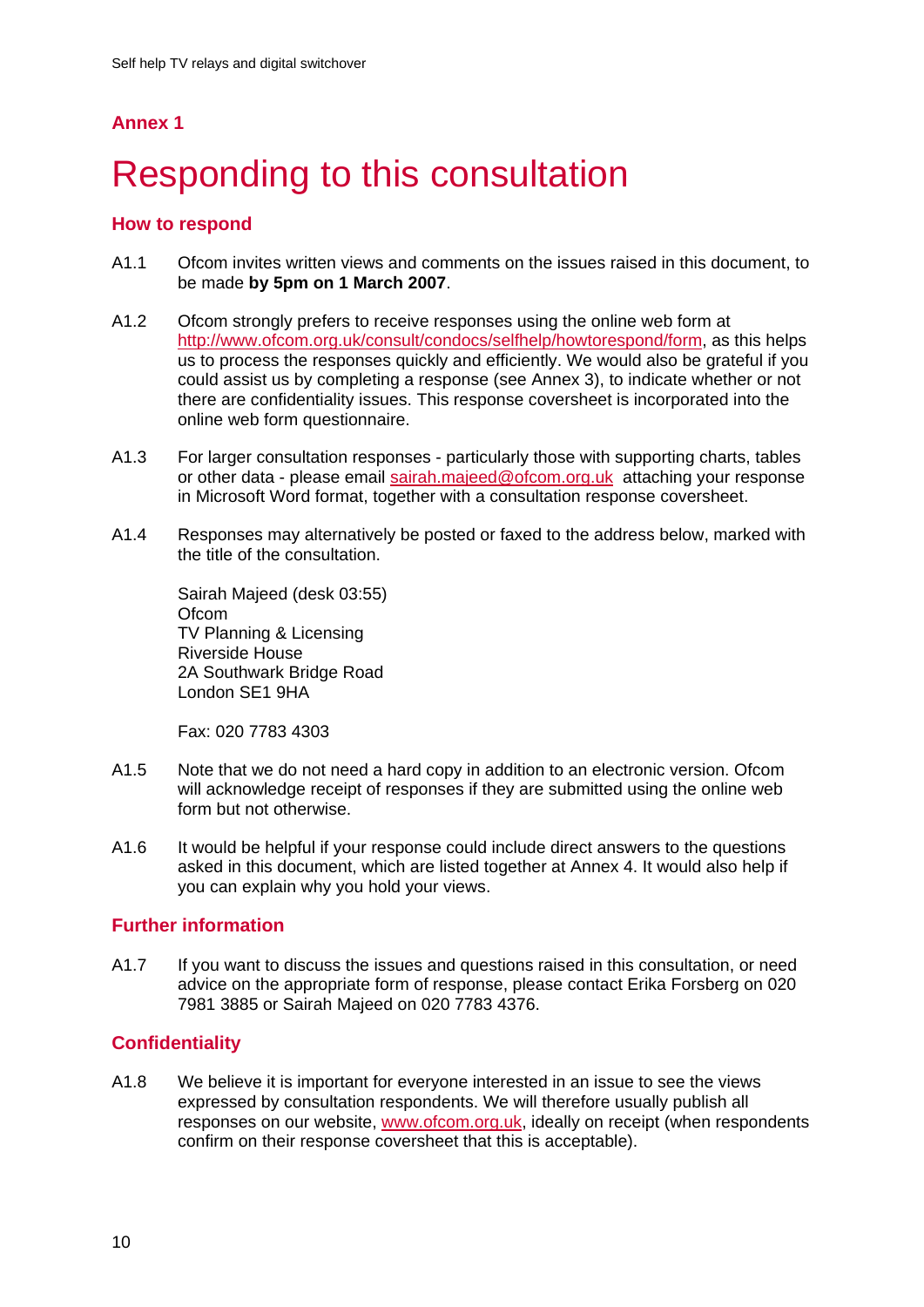- A1.9 All comments will be treated as non-confidential unless respondents specify that part or all of the response is confidential and should not be disclosed. Please place any confidential parts of a response in a separate annex so that non-confidential parts may be published along with the respondent's identity.
- A1.10 Ofcom reserves its power to disclose any information it receives where this is required to facilitate the carrying out of its statutory functions.
- A1.11 Please also note that copyright and all other intellectual property in responses will be assumed to be licensed to Ofcom to use in order to meet its legal requirements. Ofcom's approach on intellectual property rights is explained further on its website at http://www.ofcom.org.uk/about/accoun/disclaimer/

#### **Next steps**

- A1.12 Following the end of the consultation period, Ofcom intends to publish a statement.
- A1.13 Please note that you can register to receive free mail Updates alerting you to the publications of relevant Ofcom documents. For more details please see: http://www.ofcom.org.uk/static/subscribe/select\_list.htm

#### **Ofcom's consultation processes**

- A1.14 Ofcom seeks to ensure that responding to a consultation is easy as possible. For more information please see our consultation principles in Annex 2.
- A1.15 If you have any comments or suggestions on how Ofcom conducts its consultations, please call our consultation helpdesk on 020 7981 3003 or e-mail us at consult@ofcom.org.uk . We would particularly welcome thoughts on how Ofcom could more effectively seek the views of those groups or individuals, such as small businesses or particular types of residential consumers, who are less likely to give their opinions through a formal consultation.
- A1.16 If you would like to discuss these issues or Ofcom's consultation processes more generally you can alternatively contact Vicki Nash, Director Scotland, who is Ofcom's consultation champion:

Vicki Nash Ofcom Sutherland House 149 St. Vincent Street Glasgow G2 5NW

Tel: 0141 229 7401 Fax: 0141 229 7433

Email vicki.nash@ofcom.org.uk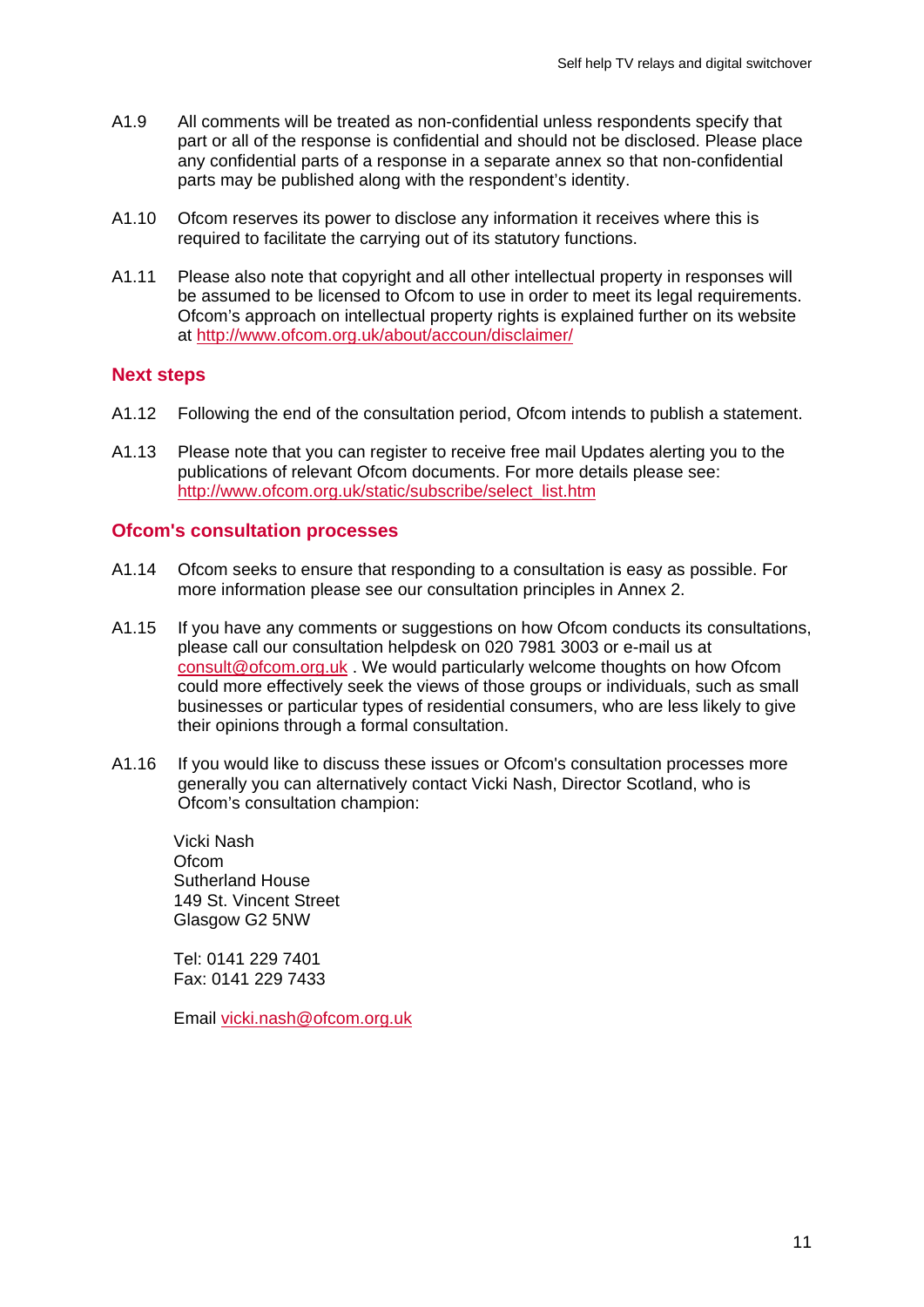# **Ofcom's consultation principles**

A2.1 Ofcom has published the following seven principles that it will follow for each public written consultation:

#### **Before the consultation**

A2.2 Where possible, we will hold informal talks with people and organisations before announcing a big consultation to find out whether we are thinking in the right direction. If we do not have enough time to do this, we will hold an open meeting to explain our proposals shortly after announcing the consultation.

#### **During the consultation**

- A2.3 We will be clear about who we are consulting, why, on what questions and for how long.
- A2.4 We will make the consultation document as short and simple as possible with a summary of no more than two pages. We will try to make it as easy as possible to give us a written response. If the consultation is complicated, we may provide a shortened version for smaller organisations or individuals who would otherwise not be able to spare the time to share their views.
- A2.5 We will normally allow ten weeks for responses to consultations on issues of general interest.
- A2.6 There will be a person within Ofcom who will be in charge of making sure we follow our own guidelines and reach out to the largest number of people and organizations interested in the outcome of our decisions. This individual (who we call the consultation champion) will also be the main person to contact with views on the way we run our consultations.
- A2.7 If we are not able to follow one of these principles, we will explain why. This may be because a particular issue is urgent. If we need to reduce the amount of time we have set aside for a consultation, we will let those concerned know beforehand that this is a 'red flag consultation' which needs their urgent attention.

#### **After the consultation**

A2.8 We will look at each response carefully and with an open mind. We will give reasons for our decisions and will give an account of how the views of those concerned helped shape those decisions.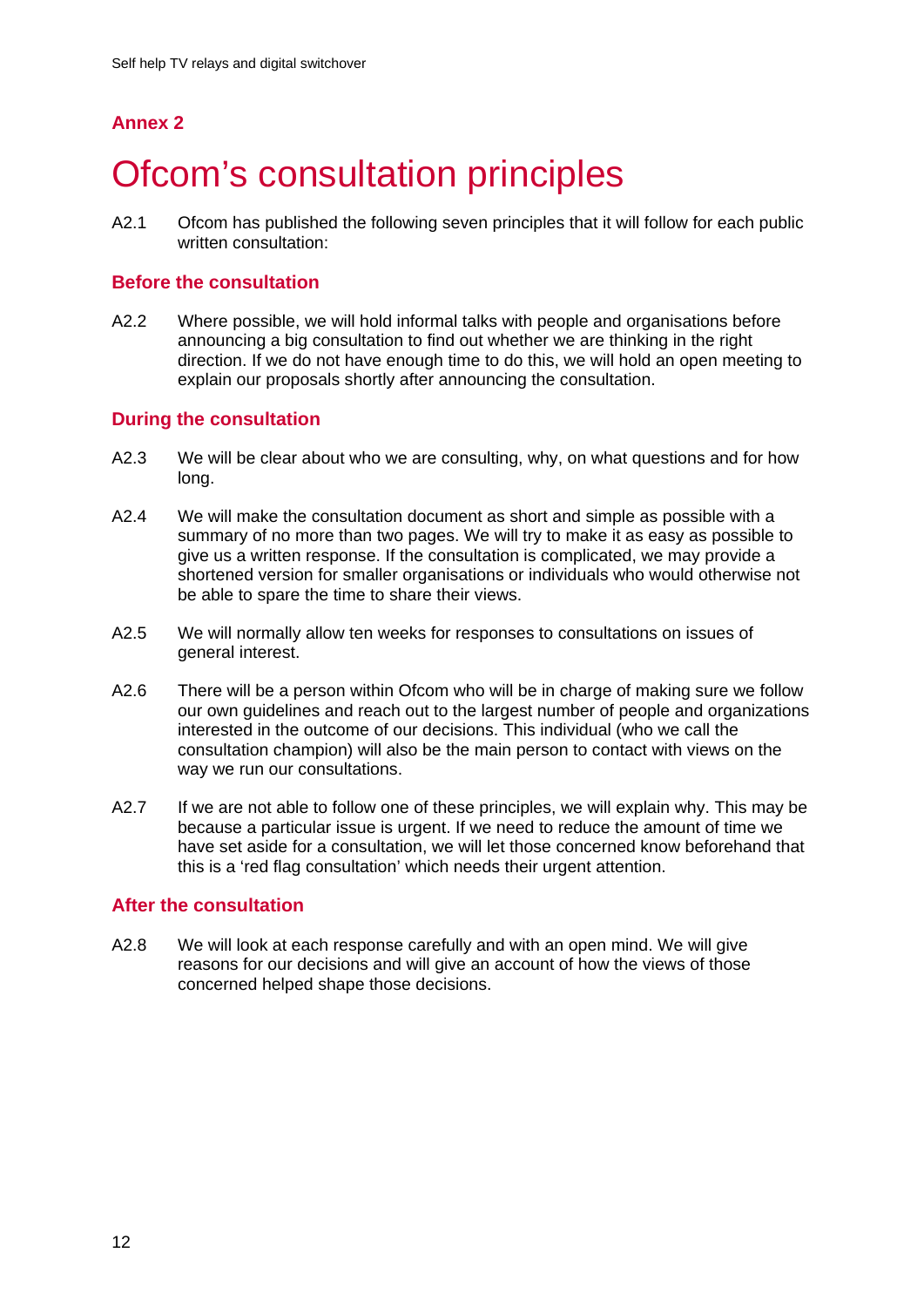# 3 Consultation response cover sheet

- A3.1 In the interests of transparency, we will publish all consultation responses in full on our website, www.ofcom.org.uk, unless a respondent specifies that all or part of their response is confidential. We will also refer to the contents of a response when explaining our decision, without disclosing the specific information that you wish to remain confidential.
- A3.2 We have produced a coversheet for responses (see below) and would be very grateful if you could send one with your response (this is incorporated into the online web form if you respond in this way). This will speed up our processing of responses, and help to maintain confidentiality by allowing you to state very clearly what you don't want to be published. We will keep your completed coversheets confidential.
- A3.3 The quality of consultation can be enhanced by publishing responses before the consultation period closes. In particular, this can help those individuals and organisations with limited resources or familiarity with the issues to respond in a more informed way. Therefore Ofcom would encourage respondents to complete their coversheet in a way that allows Ofcom to publish their responses upon receipt, rather than waiting until the consultation period has ended.
- A3.4 We strongly prefer to receive responses via the online web form which incorporates the coversheet. If you are responding via email, post or fax you can download an electronic copy of this coversheet in Word or RTF format from the 'Consultations' section of our website at www.ofcom.org.uk/consult/.
- A3.5 Please put any confidential parts of your response in a separate annex to your response, so that they are clearly identified. This can include information such as your personal background and experience. If you want your name, address, other contact details, or job title to remain confidential, please provide them in your coversheet only so that we don't have to edit your response.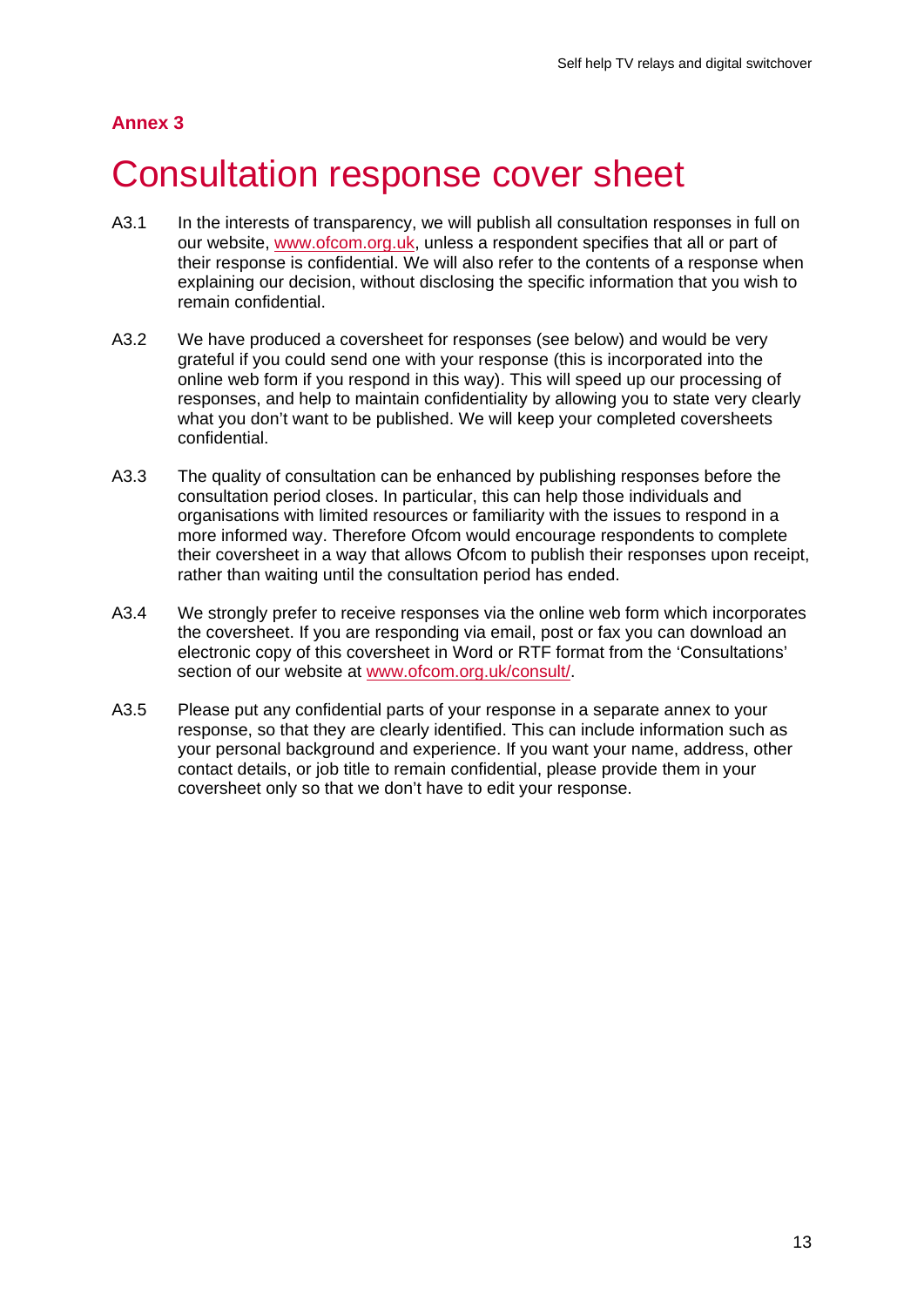# **Cover sheet for response to an Ofcom consultation**

| <b>BASIC DETAILS</b>                                                                                                                                                                                                                                                                                                                                                                                                                                         |
|--------------------------------------------------------------------------------------------------------------------------------------------------------------------------------------------------------------------------------------------------------------------------------------------------------------------------------------------------------------------------------------------------------------------------------------------------------------|
| Consultation title:<br>SELF HELP TV RELAYS AND DIGITAL SWITCHOVER                                                                                                                                                                                                                                                                                                                                                                                            |
| To (Ofcom contact):<br>Sairah Majeed, TV Planning and Licensing                                                                                                                                                                                                                                                                                                                                                                                              |
| Name of respondent:                                                                                                                                                                                                                                                                                                                                                                                                                                          |
| Representing (self or organisation/s):                                                                                                                                                                                                                                                                                                                                                                                                                       |
| Address (if not received by email):                                                                                                                                                                                                                                                                                                                                                                                                                          |
| <b>CONFIDENTIALITY</b>                                                                                                                                                                                                                                                                                                                                                                                                                                       |
| What do you want Ofcom to keep confidential?                                                                                                                                                                                                                                                                                                                                                                                                                 |
| Nothing<br>Name/contact details/job title                                                                                                                                                                                                                                                                                                                                                                                                                    |
| Organisation<br>Whole response                                                                                                                                                                                                                                                                                                                                                                                                                               |
| Part of the response<br>If there is no separate annex, which parts?                                                                                                                                                                                                                                                                                                                                                                                          |
|                                                                                                                                                                                                                                                                                                                                                                                                                                                              |
|                                                                                                                                                                                                                                                                                                                                                                                                                                                              |
|                                                                                                                                                                                                                                                                                                                                                                                                                                                              |
| <b>DECLARATION</b>                                                                                                                                                                                                                                                                                                                                                                                                                                           |
| I confirm that the correspondence supplied with this cover sheet is a formal consultation<br>response. It can be published in full on Ofcom's website, unless otherwise specified on this<br>cover sheet, and I authorise Ofcom to make use of the information in this response to meet<br>its legal requirements. If I have sent my response by email, Ofcom can disregard any<br>standard e-mail text about not disclosing email contents and attachments. |
| Ofcom seeks to publish responses on receipt. If your response is<br>non-confidential (in whole or in part), and you would prefer us to<br>publish your response only once the consultation has ended, please tick here.                                                                                                                                                                                                                                      |
| Signed (if hard copy)<br>Name                                                                                                                                                                                                                                                                                                                                                                                                                                |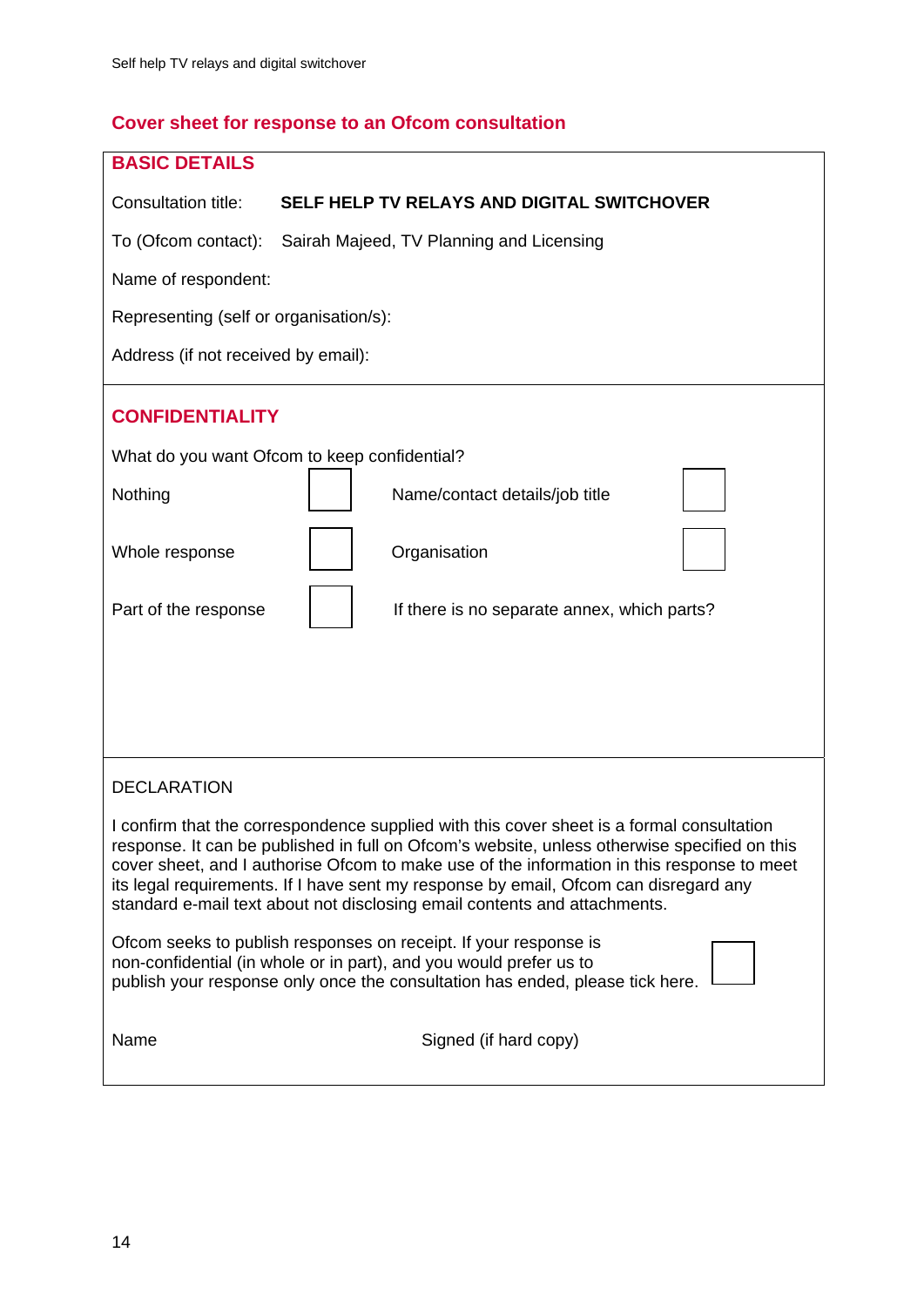# **Consultation questions**

### **Self help TV relays and digital switchover**

*Question 1: Do you agree with Ofcom's proposal to license digital self helps for areas currently served by a self help relay, and how we propose to make available licences? If not, please give your reasons.* 

*Question 2: Do you agree with Ofcom's proposal to license digital self helps for areas not currently served by a self help relay, and how we propose to make available licences? If not, please give your reasons.* 

*Question 3: Do you agree with how Ofcom proposes to deal with the frequency planning for self help relays? If not, please give your reasons.* 

*Question 4: Do you agree with Ofcom's proposed fee for WTA licences for self help relays? If not, please give your reasons.*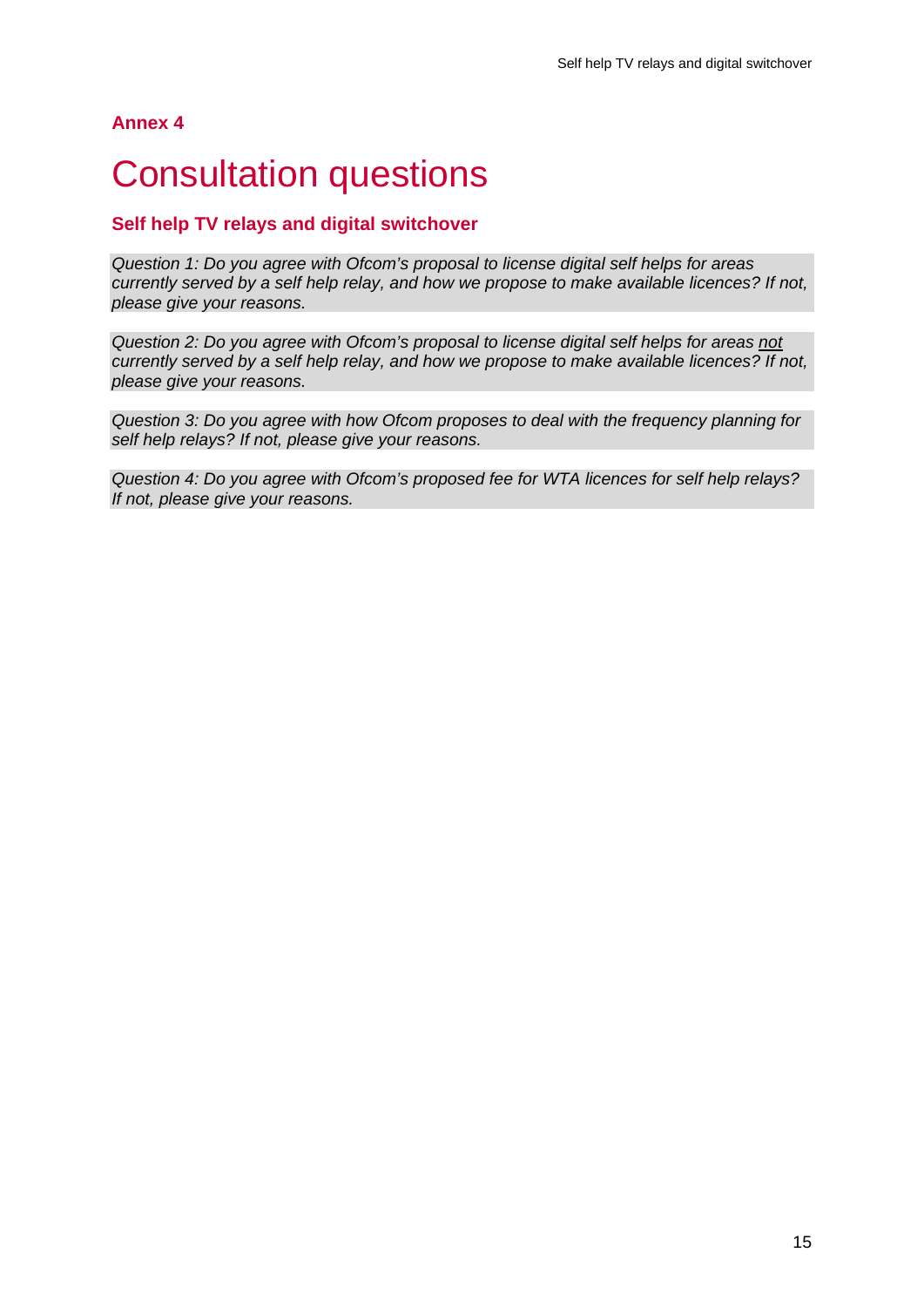# **Impact Assessment**

#### **Introduction**

- A5.1 The analysis presented in this Annex represents an impact assessment, as defined in section 7 of the Communications Act 2003 (the Act). You should send any comments on this impact assessment to us by the closing date for this consultation. We will consider all comments before deciding whether to implement our proposals.
- A5.2 Impact assessments provide a valuable way of assessing different options for regulation and showing why the preferred option was chosen. They form part of best practice policy-making. This is reflected in section 7 of the Act, which means that generally we have to carry out impact assessments where our proposals would be likely to have a significant effect on businesses or the general public, or when there is a major change in Ofcom's activities. However, as a matter of policy Ofcom is committed to carrying out and publishing impact assessments in relation to the great majority of our policy decisions. For further information about our approach to impact assessments, see the guidelines, Better policy-making: Ofcom's approach to impact assessment, which are on our website: http://www.ofcom.org.uk/consult/policy\_making/guidelines.pdf

#### **The citizen and/or consumer interest**

- A5.3 At digital switchover (DSO) the analogue television signals that the self help relays re-transmit will be switched off, and replaced by digital transmissions. Current self help licences are analogue only and will not be valid for digital transmissions. It is also likely that a proportion of the transmission equipment used for self help relays would need to be re-engineered for the relay to work in a digital environment. While it is possible that some households that currently rely on a self help relay to receive their TV channels may have improved reception after DSO and no longer need a relay, it is also possible that there may be areas where a new relay may be needed for terrestrial reception after DSO.
- A5.4 This impact assessment considers the proposals that Ofcom is making to ensure that citizen consumers who may not be able to receive digital terrestrial television without the help of self help will be able to do so. The main issues concerning the citizen are:
	- On the benefits side the ability to receive digital terrestrial TV coverage after switchover
	- On the costs side any additional costs of installing the transmitter/changing equipment, antennae/paying licence fees.

#### **Ofcom's policy objective**

A5.5 Ofcom proposes to make available WTA licences for digital self help relays, so that locations that have poor terrestrial reception will have access to digital television after DSO. Ofcom proposes to invite applications for WTA licences for self help relays for all areas currently served by a self help relay, provided a self help relay is still needed in that area to receive terrestrial television after DSO, and a suitable frequency can be found.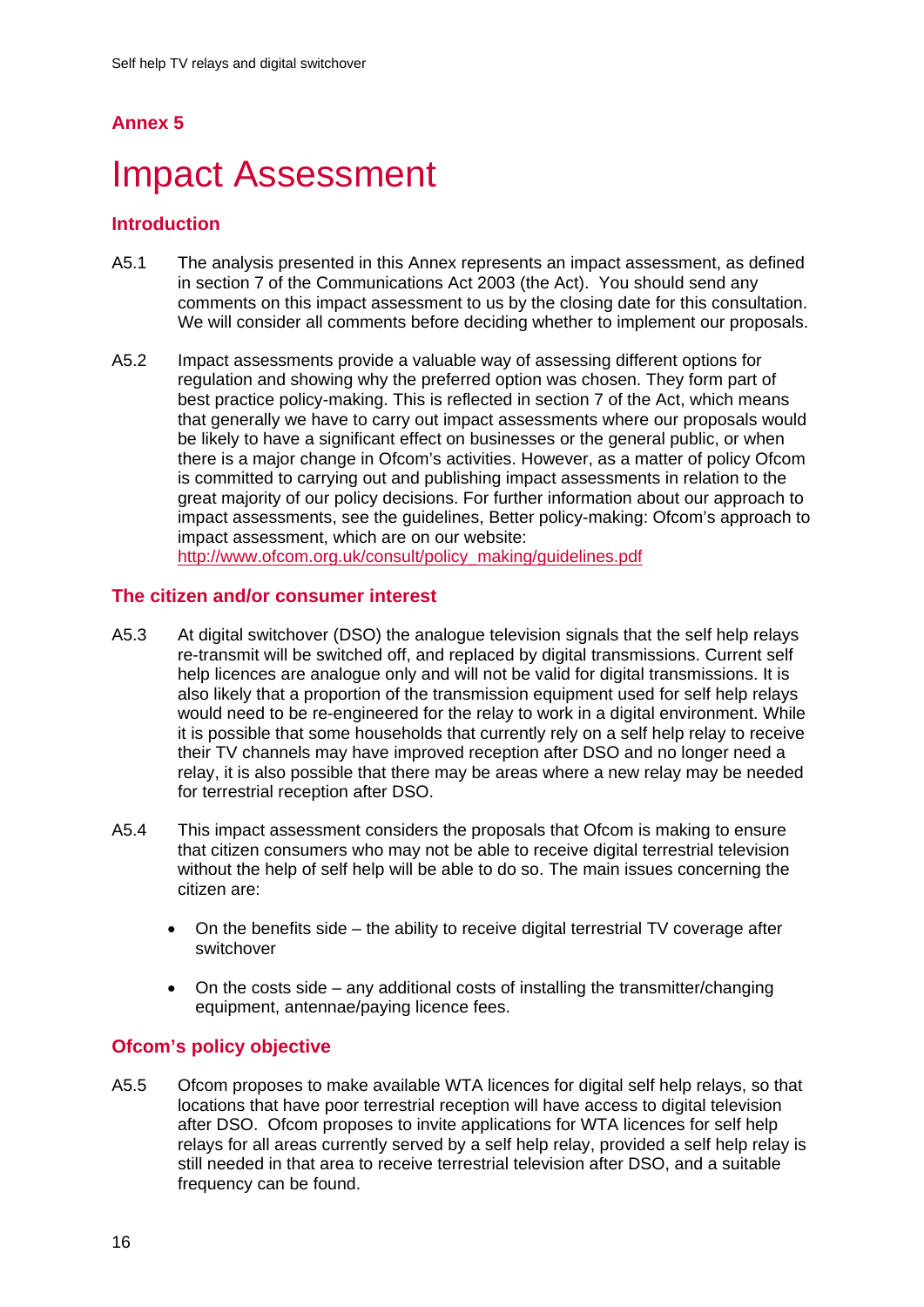- A5.6 Ofcom proposes to invite applications in a region by region sequence, ahead of the roll-out of DSO in each region. The first region will be Border, which is scheduled to switch in 2007-2009, followed by Westcountry and Granada in 2009 and Wales in 2009-2010. The invitation to apply will be published on the Ofcom website and sent by post to existing self help licensees in that area.
- A5.7 Where areas with poor digital terrestrial reception are identified before or after DSO (whether as a result of changes to coverage made apparent by DSO, or by new buildings or structures), Ofcom proposes to adopt the policy that it will consider applications for new self help relays. Ofcom proposes to make available WTA licences for digital self help relays for areas not currently served by a self help relay subject to spectrum availability. Ofcom can not guarantee that suitable spectrum can be made available in every case.

#### **Options considered**

A5.8 The two options considered are (a) Do nothing and (b) Make available licences for digital self help relays where required and possible.

#### **Analysis of the different options**

#### **Do nothing**

- A5.9 Given that the sequence for switching off all analogue signals in the UK is planned to have been completed in 2012, if Ofcom does not provide new licences for digital self help relays, some consumers currently using self helps will be unable to receive digital terrestrial television. This would not only result in a reduction to consumer 'welfare', but Ofcom would also be seen as not fulfilling its objectives of furthering the interests of the citizen consumer, or its implicit duty to promote digital switchover.
- A5.10 The do nothing option therefore has no benefits, but carries the risk that some consumers will be deprived of digital television transmission.

#### **Making available licences for digital self help relays**

A5.11 Ofcom intends to make available licences for those areas currently served by self help relays, as well as those which might require a self help relay after DSO. Ofcom is proposing to undertake to, along with the BBC, bear the expenses of frequency planning for areas currently served by a self help relay. Applicants for new areas will have to pay there own planning costs.

#### Benefits of the option

- A5.12 Ofcom is of the view that this approach has many benefits. By awarding licences for digital self help relay transmission where possible and required, it is ensuring that all such consumers affected by the digital switchover are in a position to receive DTT broadcasts as other citizen consumers across the nation.
- A5.13 In addition, by undertaking the frequency planning and attempting to locate suitable frequencies for such transmission, Ofcom also ensures that consumers are not overly burdened with the costs of such exercises. This will provide consumers with information and transparency regarding the process for application of self help relays. Operators of self-help relays can also benefit from some guidance and technical advice from Ofcom.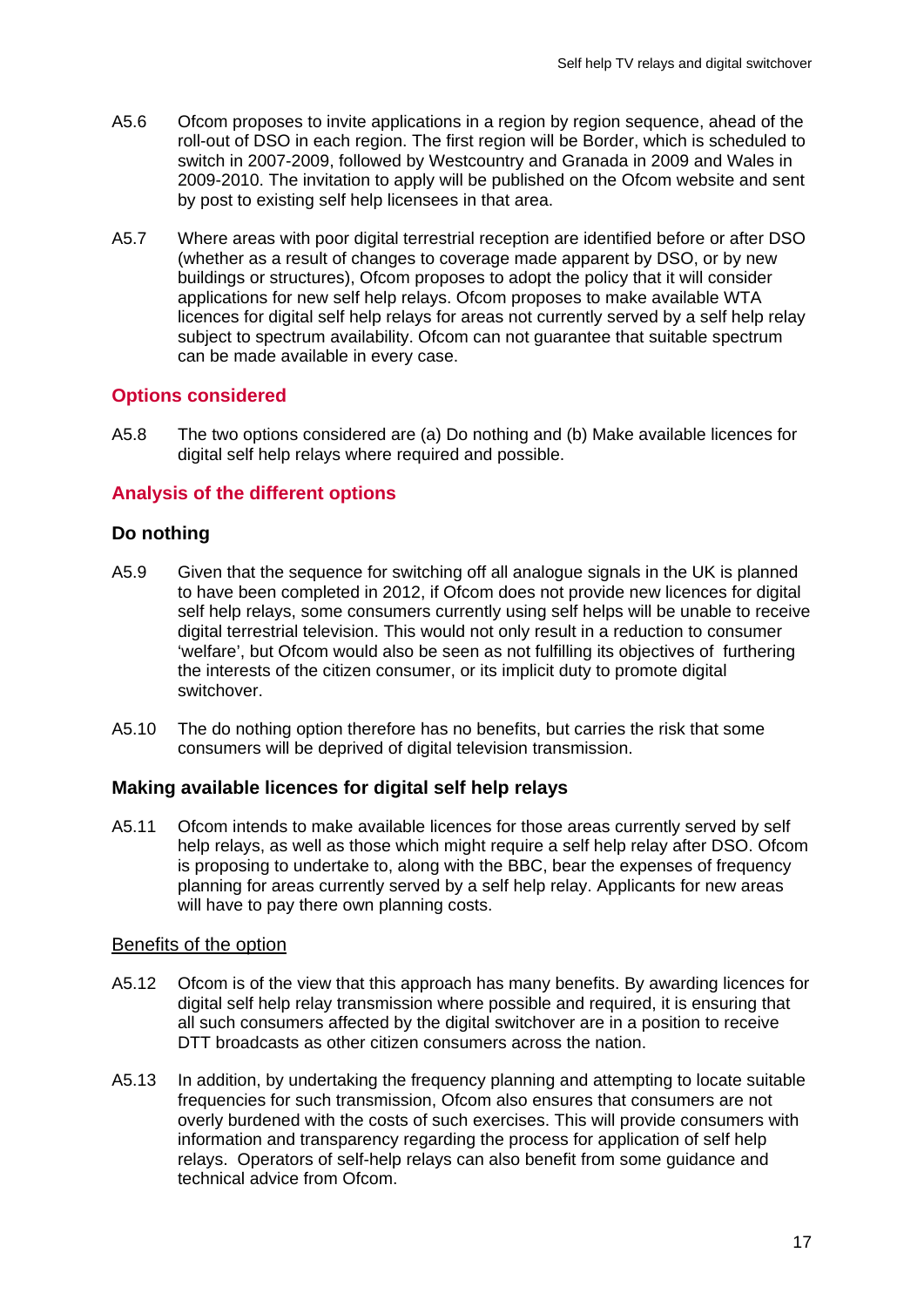A5.14 Given the relatively little amount of spectrum that will be reused as a consequence of self help relay transmission, Ofcom intends that the licence fee should only reflect the administrative costs of the licence. This will also reduce the cost burden on consumers.

#### Costs of the option

- A5.15 Consumers will have to incur costs to install or upgrade self help relay equipment. However, if some current analogue self help relay consumers no longer require digital self help relay, then clearly they will save on current costs, although there may be new applications with a requirement for digital self help relay which will need to incur costs.
- A5.16 Consumers will also have to pay a fee for the licence authorising the use of the equipment; however given that the fee is set at the minimum level of licence fees set by Ofcom for a WTA licence, this is not unduly burdensome. However, consumers who make a request for self-help relay that might result in the use of additional spectrum may be required to pay a price for the use of the additional spectrum and this will constitute an additional cost.
- A5.17 Ofcom will incur costs in administering the licences, but its licence fees would cover such costs.
- A5.18 Ofcom and the BBC will incur costs for frequency planning for areas currently served by a self help relay, but not for potential relays for 'new' areas.

#### Risks of the option

A5.19 Ofcom does not believe there are any significant risks associated with this approach.

#### **The preferred option**

A5.20 On balance therefore, Ofcom is of the view that making available licences for digital self help relay licences would benefit consumers by providing them the facility to receive digital transmission when switchover takes place, without imposing undue costs on them.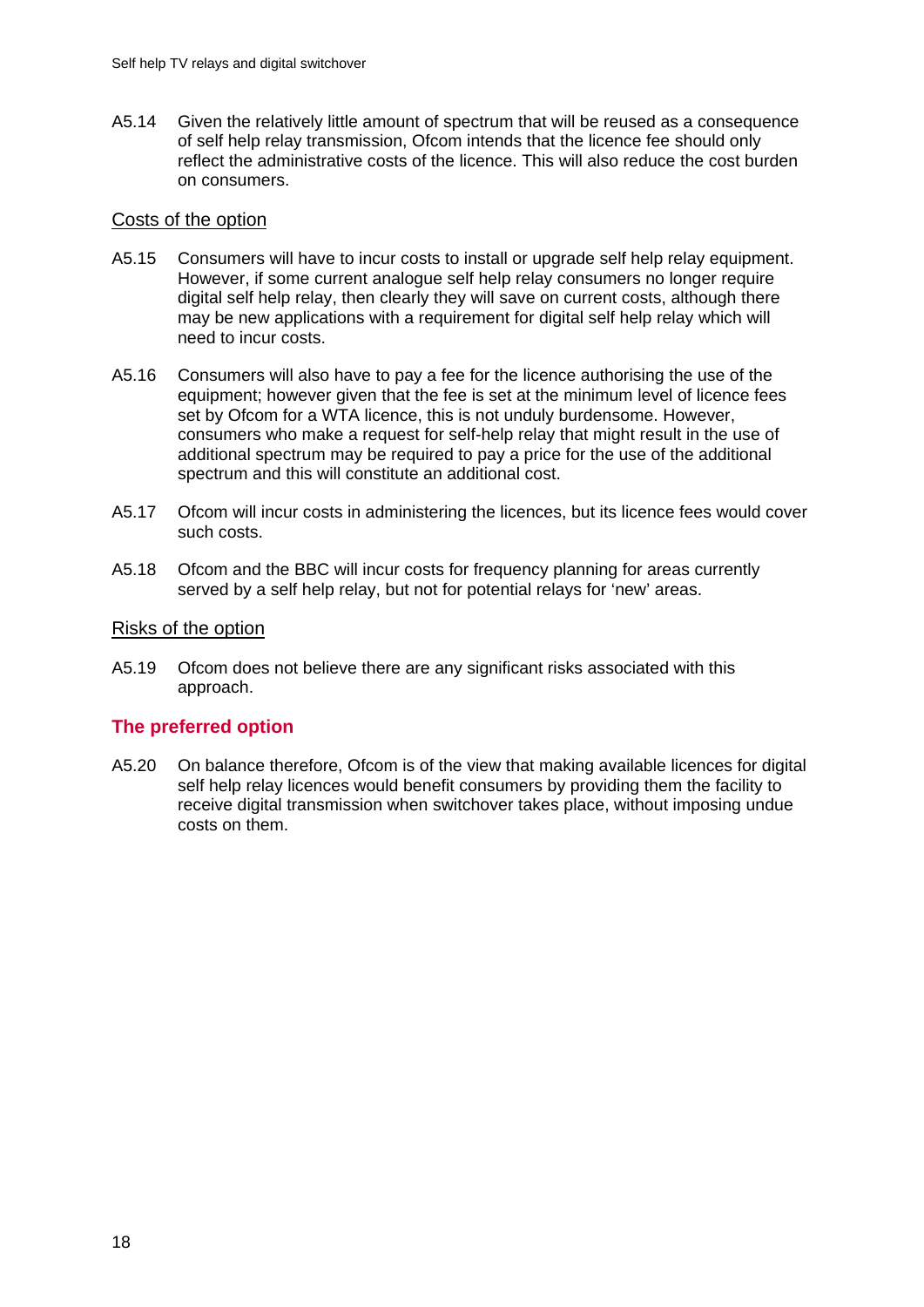# **Digital Switchover timetable**

A6.1 The following table sets out the regional start dates announced by Government in September 2005, and the regional end dates which Ofcom has incorporated in the multiplex licences. In July this year government announced that Whitehaven in the Border region will switchover at the end of 2007.

| <b>Region</b>                 | DSO regional start dates (DCMS,<br>September 2005) | DSO regional end dates |
|-------------------------------|----------------------------------------------------|------------------------|
| <b>Border</b>                 | 2008 2nd Half                                      | 30 June 2009           |
| <b>West Country</b>           | 2009 1st Half                                      | 30 September 2009      |
| <b>HTV Wales</b>              | 2009 2nd Half                                      | 31 March 2010          |
| Granada                       | 2009 2nd Half                                      | 31 March 2010          |
| <b>HTV West</b>               | 2010 1st Half                                      | 30 September 2010      |
| Grampian                      | 2010 1st Half                                      | 31 December 2010       |
| <b>Scottish</b><br>Television | 2010 2nd Half                                      | 31 March 2011          |
| Yorkshire                     | 2011 1st Half                                      | 30 September 2011      |
| Anglia                        | 2011 1st Half                                      | 31 December 2011       |
| Central                       | <b>2011 1st Half</b>                               | 30 September 2011      |
| Meridian                      | 2012 1st Half                                      | 30 June 2012           |
| Carlton/LWT                   | 2012 1st Half                                      | 30 June 2012           |
| <b>Tyne Tees</b>              | 2012 2nd Half                                      | 31 December 2012       |
| <b>Ulster</b>                 | 2012 2nd Half                                      | 31 December 2012       |
| Channel TV                    |                                                    | 31 March 2013          |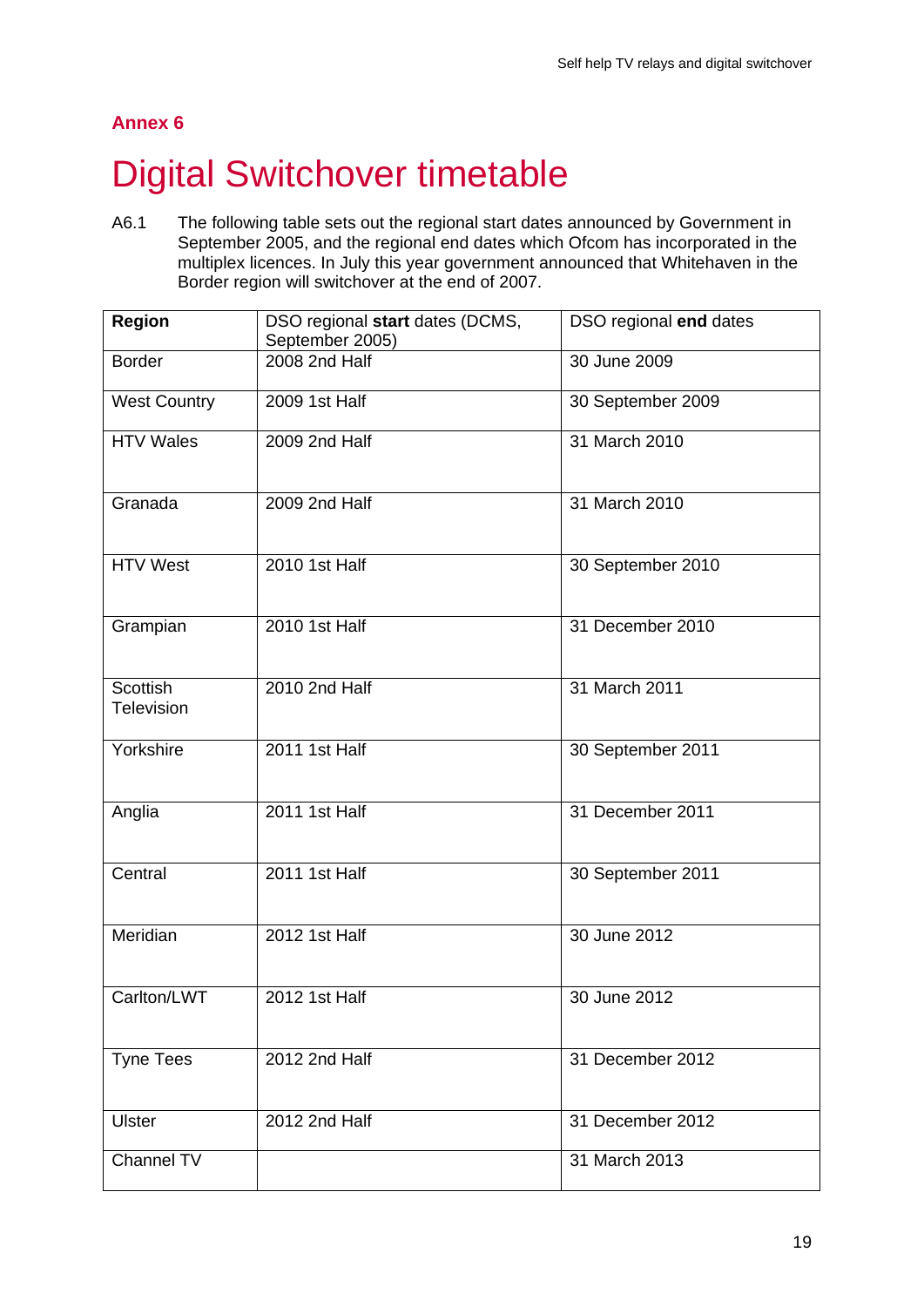# List of current self help relays

## **List of self help relay by region**

A7.1 The tables below list current self help relays by ITV region. Please note that this may not be an exhaustive list, and that much of the information (in particular the numbers of households that receive television from the relays) are estimates based on a study commissioned by Ofcom to inform this consultation.

### **Anglia**

| <b>Self Help</b><br><b>Number</b> |  | <b>Station</b>                                       | <b>Parent Station</b> |                          | <b>Type</b> |  | <b>Location</b>      |      | <b>Target Population</b><br>(households) + other             |  |
|-----------------------------------|--|------------------------------------------------------|-----------------------|--------------------------|-------------|--|----------------------|------|--------------------------------------------------------------|--|
| 306                               |  | <b>GT YARMOUTH</b>                                   | 11400                 | <b>TACOLNESTON</b>       |             |  | I km S town centre   | 30   |                                                              |  |
| 381                               |  | LOWESTOFT (2)                                        | 11400                 | <b>TACOLNESTON</b>       |             |  | Rotterdam Rd         | 125  |                                                              |  |
| 445                               |  | <b>WITHAM</b>                                        | 11500                 | <b>SUDBURY</b>           |             |  | 14 km NE Chelmsford. | 118  |                                                              |  |
| 459                               |  | <b>FELIXSTOWE WEST</b>                               | 11500                 | <b>SUDBURY</b>           | T           |  |                      | 1000 | +1000 or more homes<br>due to expansion of<br>affected area? |  |
| <b>ANGLIA</b><br>Self Helps: 4    |  | <b>Active Deflectors: 0</b><br><b>Transposers: 4</b> |                       | <b>Total households:</b> |             |  | 1273                 |      |                                                              |  |

### **Borders**

| <b>Self Help</b><br><b>Number</b> | <b>Station</b>        | <b>Parent Station</b>                                 |                         | <b>Type</b> | Location                     | <b>Target Population</b><br>(households) +<br>other |                                |
|-----------------------------------|-----------------------|-------------------------------------------------------|-------------------------|-------------|------------------------------|-----------------------------------------------------|--------------------------------|
| 299                               | <b>KENTMERE A</b>     | 10336                                                 | <b>KENDAL</b>           | <b>AD</b>   | 12 km N Kendal               | 45                                                  |                                |
| 8299                              | <b>KENTMERE B</b>     | 299                                                   | <b>KENTMETRE A</b>      | <b>AD</b>   | 12 km N Kendal               |                                                     |                                |
| 215                               | <b>GREAT LANGDALE</b> | 10338                                                 | <b>WINDERMERE</b>       | <b>AD</b>   | 14 km NW Windermere          | 12                                                  | Caravan park?                  |
| 408                               | <b>PARKCLIFFE</b>     | 10338                                                 | <b>WINDERMERE</b>       | <b>AD</b>   | 7 km S Windermere            |                                                     | mobile caravan<br>park         |
| 133                               | <b>DILLICAR</b>       | 10338                                                 | <b>WINDERMERE</b>       | <b>AD</b>   | 6 km NW Sedbergh             | 20                                                  |                                |
| 75                                | <b>KELD</b>           | 13700                                                 | <b>CALDBECK</b>         | <b>AD</b>   | 30 km E Sedberah             | 17                                                  |                                |
| 143                               | <b>CROSBY GARRETT</b> | 13700                                                 | <b>CALDBECK</b>         | <b>AD</b>   | 35 km N Dumbarton            | 42                                                  |                                |
| 214                               | <b>BORELAND</b>       | 13700                                                 | <b>CALDBECK</b>         | <b>AD</b>   | 25 km NE Dumfries            | 22                                                  | School                         |
| 290                               | <b>DEEPDALE</b>       | 13700                                                 | CALDBECK                | <b>AD</b>   | 20 km SW Penrith             | 20                                                  |                                |
| 8112                              | <b>ESKDALEMUIR B</b>  | 13700                                                 | <b>CALDBECK</b>         | <b>AD</b>   | 45 km NW Carlisle            | 31                                                  |                                |
| 477                               | <b>CARSPHAIRN</b>     | 13700                                                 | <b>CALDBECK</b>         | T           | 35 km SE Ayr                 | 84                                                  |                                |
| 490                               | <b>STAINTON</b>       | 13700                                                 | <b>CALDBECK</b>         | T           | 8km W Penrith                | 251                                                 | (low lying area of<br>housing) |
| 8210                              | <b>ESKDALE:BOOT B</b> | 13706                                                 | <b>GOSFORTH</b>         | <b>AD</b>   | 20 km SE Whitehaven          | 27                                                  |                                |
| 84                                | <b>NEWLUCE</b>        | 13721                                                 | <b>CAMBRET HILL</b>     | <b>AD</b>   | 12 km NE Stranraer           | 50                                                  | School                         |
| 344                               | <b>BURNBANKS</b>      | 13733                                                 | LOWTHER VALLEY          | T           | 14 km S Penrith              | 40                                                  |                                |
| 383                               | <b>ROOKING</b>        | 13748                                                 | <b>GLENRIDDING LINK</b> | T           | Patterdale, 18 km SW Penrith | 20                                                  |                                |
| 389                               | <b>HARTSOP</b>        | 13748                                                 | <b>GLENRIDDING LINK</b> | T           | 20 km SW Penrith             | 20                                                  |                                |
| 34                                | <b>GARSDALE</b>       | 13750                                                 | <b>MILLTHROP</b>        | T           | 14 km E Sedbergh             | 63                                                  | (coverage with<br>SH179)       |
| 428                               | <b>GLENTROOL</b>      | 13721                                                 | <b>CAMBRET HILL</b>     | <b>AD</b>   | 15 km NW Newton Stewart      | 50                                                  | School                         |
| 97                                | <b>DENT</b>           | 13731                                                 | <b>DENTDALE</b>         | <b>AD</b>   | 10 km E Sedbergh             | 25                                                  |                                |
| 20                                | <b>SOURHOPE</b>       | 16100                                                 | <b>SELKIRK</b>          | AD          | Nr Yetholm                   | 6                                                   |                                |
| <b>BORDERS</b><br>Self Helps: 21  |                       | <b>Active Deflectors: 15</b><br><b>Transposers: 6</b> |                         |             | <b>Total households:</b>     | 845                                                 |                                |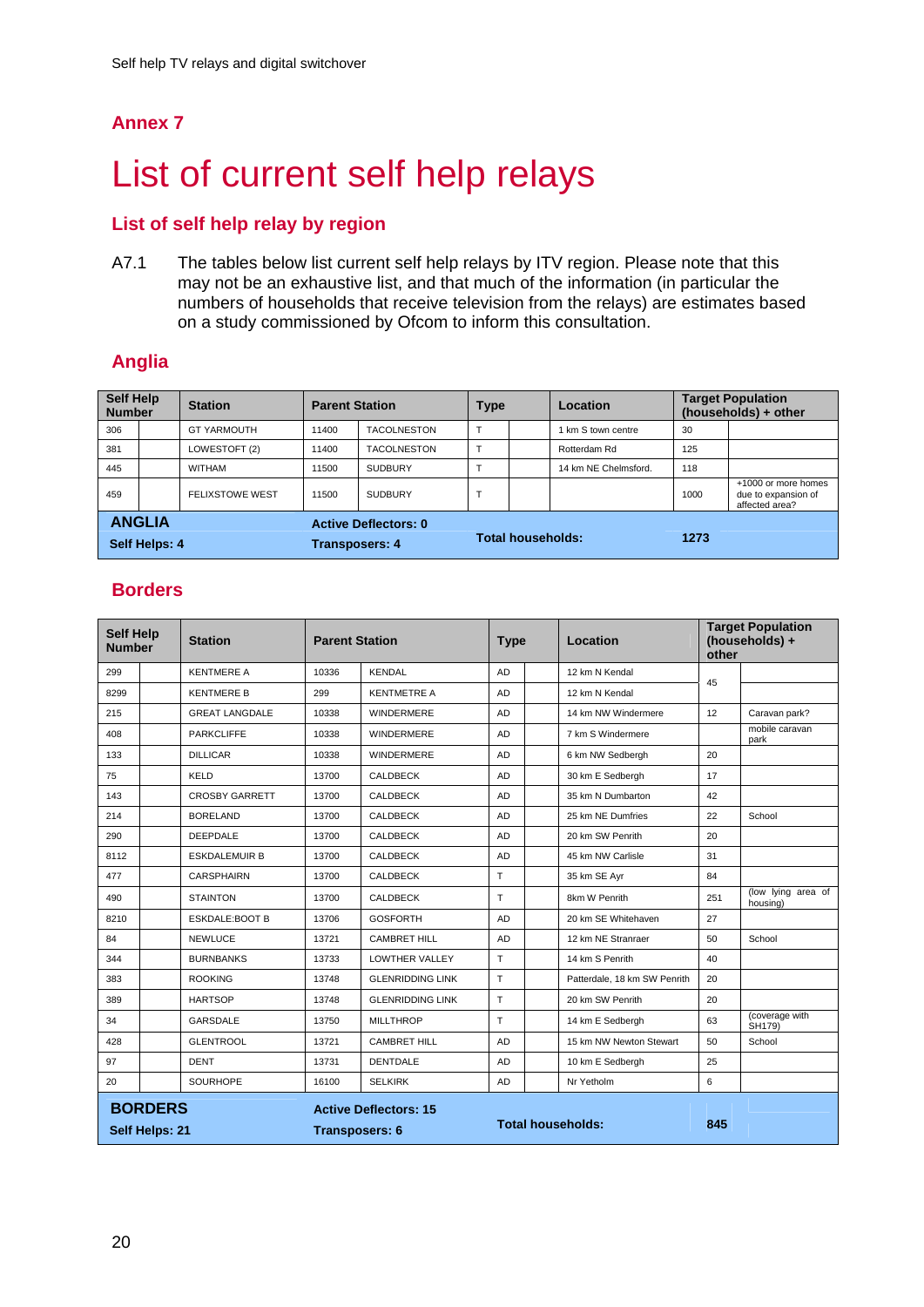## **Central**

| <b>Self Help</b><br><b>Number</b> |  | <b>Station</b>                                       | <b>Parent Station</b> |                         | <b>Type</b>       | Location                      | <b>Target Population</b><br>(households) +<br>other |  |
|-----------------------------------|--|------------------------------------------------------|-----------------------|-------------------------|-------------------|-------------------------------|-----------------------------------------------------|--|
| 387                               |  | <b>BURTON (SHOBNALL)</b>                             | 10200                 | SUTTON COLDFIELD        |                   | 1 km W Burton-on-Trent        | 60                                                  |  |
| 432                               |  | COALVILLE                                            | 10200                 | <b>SUTTON COLDFIELD</b> |                   | 18 km NW Leicester            | 600                                                 |  |
| 468                               |  | <b>SOLIHULL</b>                                      | 10200                 | <b>SUTTON COLDFIELD</b> |                   | Land Rover building           | 400                                                 |  |
| 463                               |  | <b>BRAUNSTONE</b>                                    | 11100                 | <b>WALTHAM</b>          |                   | 5 km SW Leicester city centre | 170                                                 |  |
| 411                               |  | <b>WHITTON</b>                                       | 14900                 | <b>RIDGE HILL</b>       |                   | 35 km NW Hereford             | 40                                                  |  |
| <b>CENTRAL</b><br>Self Helps: 5   |  | <b>Active Deflectors: 0</b><br><b>Transposers: 5</b> |                       |                         | Total households: | 1270                          |                                                     |  |

# **Grampian**

| <b>Self Help</b><br><b>Number</b> | <b>Station</b>            | <b>Parent Station</b> |                        | <b>Type</b>  | Location                      | other          | <b>Target Population</b><br>(households)<br>÷ |
|-----------------------------------|---------------------------|-----------------------|------------------------|--------------|-------------------------------|----------------|-----------------------------------------------|
| 251                               | <b>GLENFINNAN</b>         |                       | <b>DSAT</b>            | <b>DSAT</b>  | 20 km WNW Fort William        | 20             |                                               |
| 204                               | <b>FYVIE</b>              | 11200                 | <b>DURRIS</b>          | <b>AD</b>    | 37 km NW Aberdeen             | 10             | Hotel                                         |
| 261                               | <b>OYNE</b>               | 11200                 | <b>DURRIS</b>          | AD           | 33 km NW Aberdeen             | 11             |                                               |
| 395                               | <b>GLEN TANAR</b>         | 11200                 | <b>DURRIS</b>          | AD           | 11 km E Ballater              | 13             |                                               |
| 117                               | <b>STRATHDON A</b>        | 11200                 | <b>DURRIS</b>          | T            | 60 km W Aberdeen              | 25             |                                               |
| 8117                              | <b>STRATHDON B</b>        | 11200                 | <b>DURRIS</b>          | $\mathsf T$  |                               | 25             |                                               |
| 7117                              | STRATHDON C               | 11200                 | <b>DURRIS</b>          | T            |                               |                | 'appreciable<br>population'                   |
| 6117                              | <b>STRATHDON D</b>        | 11200                 | <b>DURRIS</b>          | <b>AD</b>    |                               |                |                                               |
| 5117                              | STRATHDON E               | 11200                 | <b>DURRIS</b>          | <b>AD</b>    |                               |                |                                               |
| 4117                              | STRATHDON F               | 11200                 | <b>DURRIS</b>          | <b>AD</b>    |                               |                |                                               |
| 329                               | ABERDEEN (OLD TOWN)       | 11200                 | <b>DURRIS</b>          | $\top$       | 2 km N city centre            | 837            | (dealer<br>estimate)                          |
| 466                               | <b>GLENLIVET</b>          | 11200                 | <b>DURRIS</b>          | T            | 15 km E Grantown-on-<br>Spey  | 70             | School                                        |
| 508                               | <b>HAUGHTON HOUSE C/P</b> | 11200                 | <b>DURRIS</b>          | Т            | 1 km N Aford<br>Aberdeenshire | $\mathbf{1}$   | 150 caravans                                  |
| 512                               | ABERDEEN-TALISMAN         | 11200                 | <b>DURRIS</b>          | T            | 1 km SW city centre           | 100            |                                               |
| 213                               | <b>GLEN ERROCHTY</b>      | 12307                 | <b>BLAIR ATHOLL</b>    | <b>AD</b>    | 55 km NW Perth                | 17             |                                               |
| 501                               | <b>DUNDEE</b>             | 12308                 | <b>TAY BRIDGE</b>      | $\top$       | Ladywell Avenue               | 100            |                                               |
| 349                               | CRIANLARICH               | 12310                 | <b>KILLIN VP</b>       | T            | 30 km NW Callander            | 6              |                                               |
| 436                               | <b>LOCH TAY</b>           | 12310                 | <b>KILLIN VP</b>       | $\mathsf T$  | 30 km SW Pitlochry            | 30             |                                               |
| 460                               | <b>FILEAN MOR</b>         | 12327                 | <b>TUMMEL BRIDGE</b>   | T            | 11 km W Kinloch Rannoch       | 90             |                                               |
| 8460                              | TALLA-A-BHEITHE           | SH460                 | <b>FILEAN MOR</b>      | T            |                               |                |                                               |
| 443                               | <b>SANDWICK</b>           | 13402                 | <b>BRESSAY</b>         | T            | 18 km SW Lerwick              | 24             |                                               |
| 435                               | <b>HEYLOR</b>             | 13408                 | <b>COLLAFIRTH HILL</b> | T            | 43 km NNW Lerwick             | 5              |                                               |
| 487                               | <b>OLNA FIRTH</b>         | 13408                 | <b>COLLAFIRTH HILL</b> | $\mathsf{T}$ | 26 km NNW Lerwick             | $\overline{7}$ |                                               |
| 423                               | <b>CLOUSTA</b>            | 13409                 | WEISDALE               | T            |                               |                | 'number of<br>houses'                         |
| 15                                | STRATH HALLADALE          | 14800                 | <b>RUMSTER FOREST</b>  | AD           | Strath Halladale (south)      | 20             |                                               |
| 42                                | ALTNAHARRA                | 14800                 | <b>RUMSTER FOREST</b>  | <b>AD</b>    | 30 km N Lairg                 | 20             |                                               |
| 91                                | <b>GLENMORE</b>           | 14800                 | <b>RUMSTER FOREST</b>  | <b>AD</b>    | 8 km SE Aviemore              | 25             | 1000 caravans                                 |
| 139                               | KINBRACE                  | 14800                 | <b>RUMSTER FOREST</b>  | AD           | 22 km NW Helmsdale            | 20             | School                                        |
| 207                               | <b>STRATHY WEST</b>       | 14800                 | <b>RUMSTER FOREST</b>  | AD           | 22 km W Thurso                | 17             |                                               |
| 226                               | <b>BLANDY</b>             | 14800                 | <b>RUMSTER FOREST</b>  | <b>AD</b>    | 50 km W Thurso                | 20             |                                               |
| 400                               | <b>DAVIOT</b>             | 14800                 | <b>RUMSTER FOREST</b>  | <b>AD</b>    | 8 km SE Inverness             | $\overline{7}$ |                                               |
| 8016                              | <b>STRATHNAVER B</b>      | 14800                 | <b>RUMSTER FOREST</b>  | AD           | 48km SW Thurso                | 21             |                                               |
| 8165                              | <b>U.STRTHNAIRN B</b>     | 14800                 | <b>RUMSTER FOREST</b>  | <b>AD</b>    | 20 km S Inverness             | 8              | holiday complex                               |
| 131                               | <b>SUISGILL</b>           | 14800                 | <b>RUMSTER FOREST</b>  | <b>AD</b>    |                               |                |                                               |
| 352                               | <b>MACDUFF</b>            | 14800                 | <b>RUMSTER FOREST</b>  | $\mathsf{T}$ | 30 km W Fraserburgh           | 30             |                                               |
| 462                               | ARMADALE                  | 14800                 | <b>RUMSTER FOREST</b>  | $\mathsf{T}$ | 30 km W Thurso                | 30             |                                               |
| 510                               | PORTSOY C/P               | 14800                 | <b>RUMSTER FOREST</b>  | T            | 10 km W Banff                 | $\mathbf{1}$   | 60 caravans                                   |
| 169                               | <b>BORROBOL</b>           | 14800                 | <b>RUMSTER FOREST</b>  | <b>AD</b>    | 80 km NE Inverness            | $\overline{7}$ |                                               |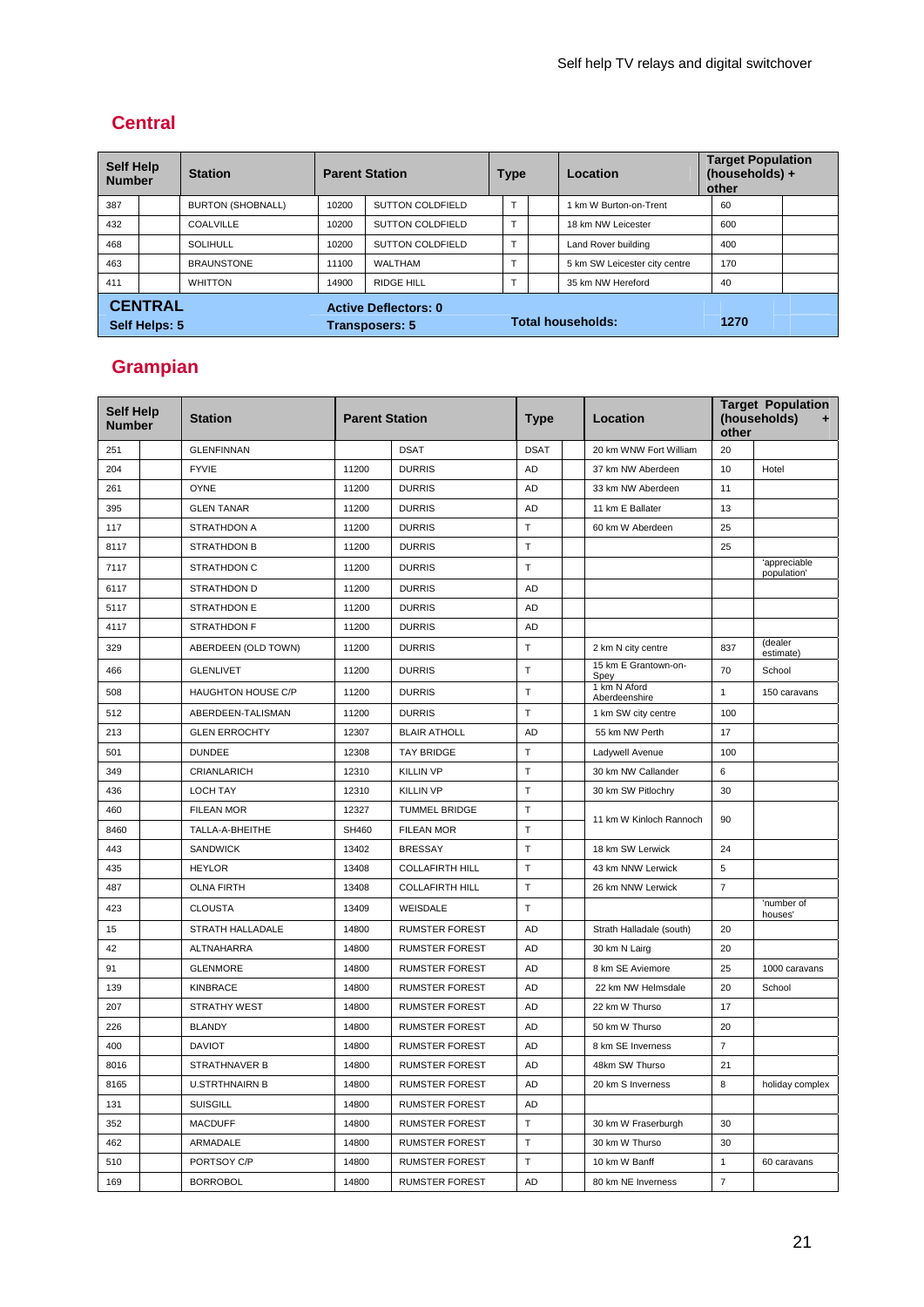#### Self help TV relays and digital switchover

|                | Self Helps: 83  |                                          |                              | <b>Transposers: 31</b>                 |           | <b>Total households:</b>                 | 2725           |              |
|----------------|-----------------|------------------------------------------|------------------------------|----------------------------------------|-----------|------------------------------------------|----------------|--------------|
|                | <b>GRAMPIAN</b> |                                          | <b>Active Deflectors: 52</b> |                                        |           |                                          |                |              |
| 331            |                 | <b>TORVEAN</b>                           | 15610                        | <b>INVERNESS</b>                       | AD        | 2 km SW Inverness                        |                | Caravan park |
| 302            |                 | <b>INVERGARRY</b>                        | 15602                        | <b>FORT AUGUSTUS</b>                   | $\top$    | 35 km NE Fort William                    | 85             |              |
| 289            |                 | GLASCARNOCH                              | 15601                        | AUCHMORE WOOD                          | $\top$    | 40 km NW Inverness                       | 12             |              |
| 8              |                 | GARVE                                    | 15601                        | AUCHMORE WOOD                          | AD        | 30 km NW Inverness                       | 67             |              |
| 470            |                 | <b>U.STRTHNAIRN A</b><br><b>CULLODEN</b> | 15600                        | <b>ROSEMARKIE</b>                      | $\top$    | 10 km E Inverness                        | 25             | Caravan site |
| 163<br>165     |                 | <b>UPPER FOYERS</b>                      | 15600<br>15600               | <b>ROSEMARKIE</b><br><b>ROSEMARKIE</b> | AD<br>AD  | <b>Upper Foyers</b><br>20 km S Inverness | 42<br>25       |              |
| 26             |                 | <b>BHLARAIDH</b>                         | 15600                        | ROSEMARKIE                             | AD        | 40 km SW Inverness                       | 5              |              |
| 8092           |                 | <b>SHIELFOOT</b>                         | SH101                        | <b>GLENELG B</b>                       | T         | 44 km W Fort William                     | 10             |              |
| 3101           |                 | <b>GLENELG C</b>                         | SH101                        | <b>GLENELG B</b>                       | AD        | Lochalsh                                 |                |              |
| 7101           |                 |                                          | SH101                        | <b>GLENELG B</b>                       | AD        | Lochalsh<br>10 km SE Kyle of             |                |              |
|                |                 | <b>GLENELG E</b>                         |                              |                                        |           | Lochalsh<br>10 km SE Kyle of             |                |              |
| 8101           |                 | <b>GLENELG I</b>                         | 15437                        | KYLERHEA                               | $\top$    | Lochalsh<br>10 km SE Kyle of             |                |              |
| 101            |                 | <b>GLENELG B</b>                         | 15437                        | KYLERHEA                               | $\top$    | 10 km SE Kyle of                         | 25             |              |
| 270            |                 | <b>AUCHTERTYRE</b>                       | 15413                        | <b>ARDINTOUL</b>                       | AD        | 60 km NNW Fort William                   | 17             |              |
| 66             |                 | <b>RERAIG</b>                            | 15413                        | ARDINTOUL                              | AD        | 6 km E Kyle of Lochalsh                  | 13             |              |
| 80             |                 | UIG B                                    | 15412                        | UIG                                    | AD        | 20 km NW Portree                         | 126            |              |
| 136            |                 | <b>ACHMORE</b>                           | 15407                        | ATTADALE                               | AD        | 80 km W Inverness                        | 29             |              |
| 126            |                 | <b>BALMACARA SQ</b>                      | 15406                        | <b>DUNCRAIG</b>                        | AD        | 3 km E Kyle of Lochalsh                  | 30             |              |
| 107            |                 | <b>KISHORN</b>                           | 15406                        | <b>DUNCRAIG</b>                        | AD        | 70 km W Inverness                        | 29             |              |
| 206            |                 | TARSKAVAIG                               | 15406                        | <b>DUNCRAIG</b>                        | AD        | Isle of Skye                             | 29             |              |
| 129            |                 | <b>HEAST</b>                             | 15406                        | <b>DUNCRAIG</b>                        | AD        | Isle of Skye                             | 21             |              |
| 8080           |                 | UIG C                                    | 15404                        | <b>SKRIAIG</b>                         | AD        | 20 km NW Portree                         | 17             |              |
| 285            |                 | <b>TOTARDOR</b>                          | 15404                        | <b>SKRIAIG</b>                         | AD        | Isle of Skye                             | $\overline{4}$ |              |
| 225            |                 | LUIB                                     | 15404                        | <b>SKRIAIG</b>                         | AD        | Isle of Sky                              | 15             |              |
| 174            |                 | <b>INVERINATE</b>                        | 15404                        | <b>SKRIAIG</b>                         | AD        | 15-20 km E Kyle of<br>Lochalsh           | 126            |              |
| 96             |                 | CARBOST                                  | 15404                        | <b>SKRIAIG</b>                         | AD        |                                          |                | See TPG      |
| 151            |                 | <b>SEILEBOST</b>                         | 15402                        | CLETTRAVAL                             | AD        |                                          |                | See TPG      |
| 9              |                 | <b>KINLOCHEWE</b>                        | 15400                        | <b>EITSHAL</b>                         | $\top$    |                                          |                |              |
| 194            |                 | <b>DURNAMUCK</b>                         | 15400                        | <b>EITSHAL</b>                         | Т         | 10 km W Ullapool                         | 21             |              |
| 8007           |                 | <b>TORRIDON B</b>                        | SH <sub>7</sub>              | <b>TORRIDON V/P</b>                    | AD        | 80 km W Inverness                        | 15             |              |
| $\overline{7}$ |                 | <b>TORRIDON V/P</b>                      | 15400                        | <b>EITSHAL</b>                         | $\top$    | 80 km W Inverness                        | 110            |              |
| 114            |                 | <b>STRATHKANAIRD</b>                     | 15400                        | <b>EITSHAL</b>                         | AD        | 8 km N Ullapool                          | 15             |              |
| 8289           |                 | <b>GLASCARNOCH B</b>                     | 15400                        | <b>EITSHAL</b>                         | AD        | 40 km NW Inverness                       |                |              |
| 8182           |                 | <b>STAFFIN B</b>                         | 15400                        | <b>EITSHAL</b>                         | AD        |                                          |                |              |
| 451            |                 | <b>CULKIEN</b>                           | 15400                        | <b>EITSHAL</b>                         | AD        | 40 km N Ullapool                         | 18             |              |
| 18             |                 | AMAT                                     | 15305                        | <b>BALBLAIR WOOD</b>                   | AD        | 30km NW Invergordon                      | 15             |              |
| 22             |                 | LAGGAN                                   | 15302                        | <b>KINGUSSIE</b>                       | AD        | 50 km S Inverness                        | 84             |              |
| 509            |                 | <b>TURRIFF C/P</b>                       | 15300                        | <b>KNOCKMORE</b>                       | $\top$    | Aberdeenshire                            | $\mathbf{1}$   | 60 caravans  |
| 415            |                 | <b>CARRON</b>                            | 15300                        | <b>KNOCKMORE</b>                       | $\top$    | 20 km S Elgin                            | 35             |              |
| 7289<br>8177   |                 | LANGWELL                                 | 15300<br>15300               | <b>KNOCKMORE</b>                       | AD<br>AD  | 90 km NE Invernes                        | 3              |              |
|                |                 | <b>GLASCARNOCH C</b>                     |                              | <b>KNOCKMORE</b>                       |           | W Dingwall                               |                |              |
| 385            |                 | <b>LOCHROSQUE</b>                        | 15300                        | <b>KNOCKMORE</b>                       | <b>AD</b> | Lochrosque Lodge 40 km                   | $\overline{2}$ |              |
| 177            |                 | <b>BERRIEDALE</b>                        | 15300                        | <b>KNOCKMORE</b>                       | AD        | 90 km NE Invernes,                       | 13             |              |
| 16             |                 | STRATHNAVER A                            | 14801                        | <b>BEN TONGUE</b>                      | AD        | 48km SW Thurso                           | 14             |              |
| 14             |                 | <b>BORGIE</b>                            | 14801                        | <b>BEN TONGUE</b>                      | AD        | 45 kn W Thurso                           | 10             |              |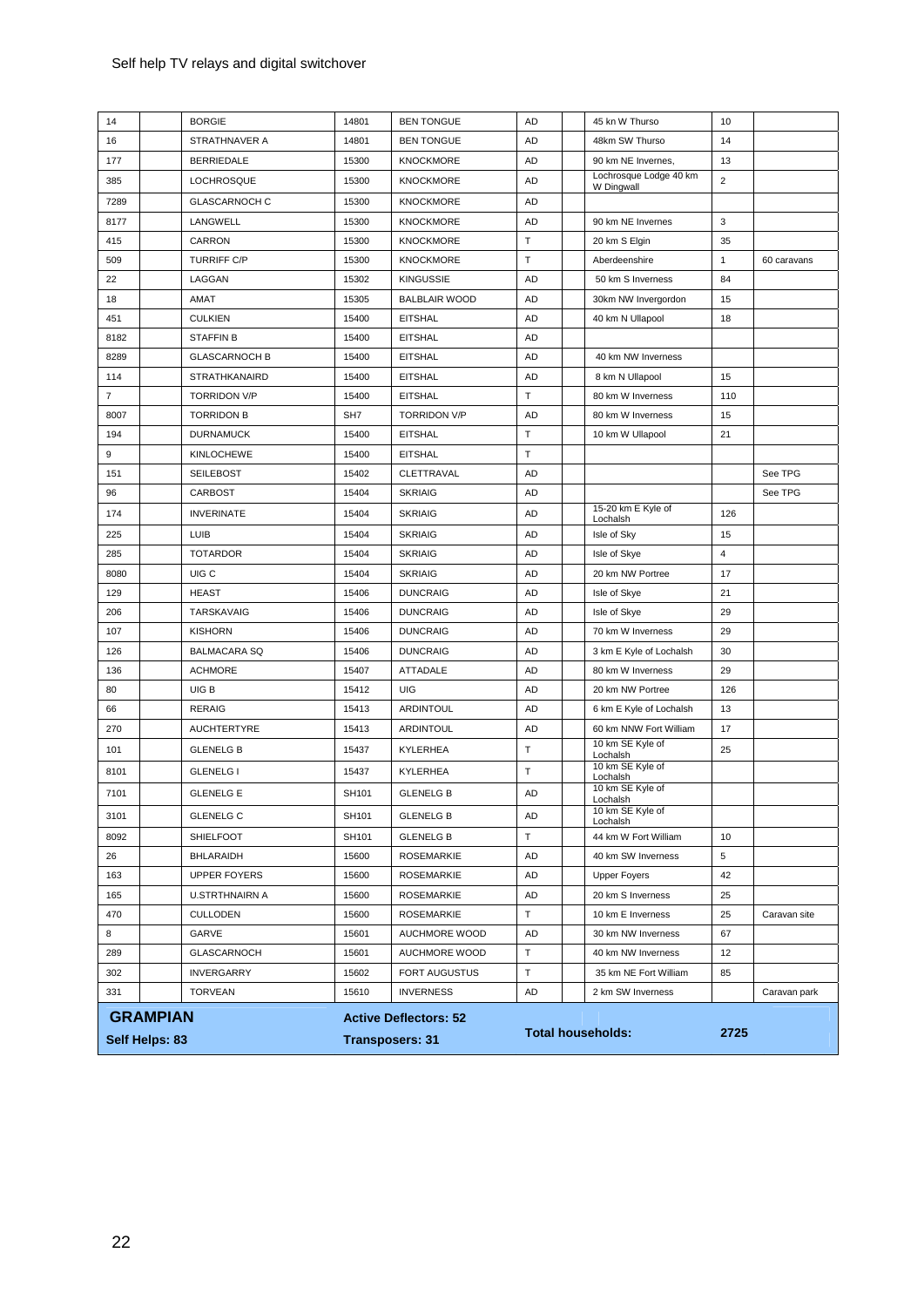# **Granada**

| <b>Self Help</b><br><b>Number</b> |  | <b>Station</b>                                       | <b>Parent Station</b> | <b>Type</b>        | Location  |  |                                     | <b>Target Population</b><br>(households)<br>÷<br>other |                         |
|-----------------------------------|--|------------------------------------------------------|-----------------------|--------------------|-----------|--|-------------------------------------|--------------------------------------------------------|-------------------------|
| 322                               |  | <b>DOLPHINHOLME</b>                                  | 10300                 | <b>WINTER HILL</b> | <b>AD</b> |  | 8 km SE Lancaster                   | 10                                                     |                         |
| 364                               |  | <b>TARNBROOK</b>                                     | 10300                 | <b>WINTER HILL</b> | AD        |  | 12 km SE Lancaster                  | 6                                                      |                         |
| 110                               |  | <b>BARLEY</b>                                        | 10300                 | <b>WINTER HILL</b> | AD        |  | 8 km N Burnley                      | 40                                                     |                         |
| 369                               |  | <b>WARRINTON</b>                                     | 10300                 | <b>WINTER HILL</b> | T         |  | 0.5 km NW town centre               | 84                                                     |                         |
| 424                               |  | <b>CLEVELEYS</b>                                     | 10300                 | <b>WINTER HILL</b> | T         |  | 6 km N Blackpool                    |                                                        | 'a number of<br>houses' |
| 444                               |  | <b>WARRINGTON</b>                                    | 10300                 | <b>WINTER HILL</b> | T         |  | 2km NW town centre                  | 80                                                     |                         |
| 446                               |  | <b>MANCHESTER OT</b>                                 | 10300                 | <b>WINTER HILL</b> | T         |  | Old Trafford                        |                                                        | 'group of<br>houses'    |
| 420                               |  | <b>EWOOD PARK</b>                                    | 10300                 | <b>WINTER HILL</b> | T         |  | 2 km S Blackburn                    | 200                                                    |                         |
| 384                               |  | LIVERPOOL ANFIELD                                    | 10300                 | <b>WINTER HILL</b> | T         |  | 3 km NE of Liverpool City<br>Centre | 500                                                    |                         |
| 132                               |  | ABBEYSTEAD                                           | 10335                 | <b>LANCASTER</b>   | AD        |  | 10 km SE Lancaster                  | 30                                                     | School                  |
| 319                               |  | <b>BLAWITH</b>                                       | 10344                 | <b>MILLOM PARK</b> | AD        |  | 15 km SW Windermere                 | 40                                                     |                         |
| 419                               |  | <b>DUDDON BRIDGE</b>                                 | 10344                 | <b>MILLOM PARK</b> | T         |  | 19 km N Barrow-in-Furness           | 12                                                     |                         |
| <b>GRANADA</b><br>Self Helps: 12  |  | <b>Active Deflectors: 5</b><br><b>Transposers: 7</b> |                       | Total households:  |           |  | 1002                                |                                                        |                         |

## **HTV Wales**

| <b>Self Help</b><br><b>Number</b> | <b>Station</b>                     | <b>Parent Station</b> |                                  | <b>Type</b> |                          | Location                                  | (households)<br>other | <b>Target Population</b> |
|-----------------------------------|------------------------------------|-----------------------|----------------------------------|-------------|--------------------------|-------------------------------------------|-----------------------|--------------------------|
| 72                                | ABERGWESYN                         | 10600                 | <b>WENVOE</b>                    | <b>AD</b>   |                          | 7 km N Llanwrtyd Wells                    | 20                    |                          |
| 410                               | <b>YSTRADFELLTE</b>                | 10600                 | <b>WENVOE</b>                    | <b>AD</b>   |                          | 30 km NE Port Talbot                      | 20                    |                          |
| 464                               | <b>PENTREBACH</b>                  | 10600                 | <b>WENVOE</b>                    | T.          |                          | 3 km S Merthyr Tydfil                     | 100                   |                          |
| 485                               | <b>BARRY</b>                       | 10600                 | <b>WENVOE</b>                    | T.          |                          | 10 km SW city centre                      | 300                   |                          |
| 497                               | <b>CELTIC MANOR</b>                | 10600                 | <b>WENVOE</b>                    | T.          |                          | 5 km E Newport                            | 80                    |                          |
| 504                               | NEW INN C/P                        | 10601                 | <b>KILVEY HILL</b>               | T.          |                          | 8 km NE Tenby                             | $\mathbf{1}$          | 100<br>caravans          |
| 371                               | ABERGORLECH                        | 11900                 | CARMEL                           | <b>AD</b>   |                          | Dyfed                                     | 5                     |                          |
| 496                               | <b>CWMERE</b>                      | 11900                 | CARMEL                           | AD          |                          | 11 km NE Aberystwyth                      | 10                    |                          |
| 170                               | <b>HUNDREDHOUSE</b>                | 11904                 | <b>LLANDRINDOD</b>               | T.          |                          | Cregrina, 8-11 km SE<br>Llandrindod Wells | 80                    |                          |
| 190                               | DERNOL VALLEY                      | 11908                 | <b>RHAYADER</b>                  | <b>AD</b>   |                          | 35 km E Aberystwyth                       | 10                    |                          |
| 60                                | ABERGYNOLWYN                       | 12900                 | PRESELY                          | <b>AD</b>   |                          | Gwynedd                                   | 84                    |                          |
| 8060                              | CAERBERLLAN                        | 12900                 | PRESELY                          | AD          |                          |                                           |                       |                          |
| 161                               | RHYD-YR-ONNEN                      | 12900                 | PRESELY                          | <b>AD</b>   |                          | 20 km N Aberystwyth                       | 20                    | caravan site             |
| 297                               | <b>DREFELIN</b>                    | 12900                 | <b>PRESELY</b>                   | <b>AD</b>   |                          | 20 km NNW Carmarthen                      | 36                    |                          |
| 513                               | <b>CWMTYDU A/D</b>                 | 12900                 | PRESELY                          | <b>AD</b>   |                          | 17 km NNE Newcastle Emlyn                 | 10                    | 50 caravans              |
| 417                               | POPPIT SANDS                       | 12900                 | <b>PRESELY</b>                   | <b>AD</b>   |                          | 39 km NE Carmarthen                       |                       | Caravan<br>Park          |
| 311                               | ABERARAD                           | 12903                 | <b>LLANDYFRIOG</b>               | T.          |                          | 1 km E Newcastle Emlyn                    | 75                    |                          |
| 347                               | <b>RHYDYMAIN</b>                   | 12911                 | <b>DOLGELLAU</b>                 | T           |                          | 10 km NW Dolgellau                        | 15                    |                          |
| 421                               | <b>BRYNRODYN</b>                   | 13517                 | <b>DOLYBONT</b>                  | <b>AD</b>   |                          | 7 km N Aberystwyth                        | $\mathbf{1}$          | 200<br>caravans          |
| 401                               | <b>GLASPWLL</b>                    | 13533                 | <b>CORRIS</b>                    | <b>AD</b>   |                          | 21 km NE Aberystwyth                      | $\overline{7}$        |                          |
| 346                               | <b>GWYDDELWERN</b>                 | 14500                 | <b>MOEL Y PARC</b>               | AD          |                          | 17 km E Llangollen                        | 62                    |                          |
| 317                               | LLANDEGLA                          | 14500                 | <b>MOEL Y PARC</b>               | T           |                          | 12 km E Wrexham                           | 33                    |                          |
| 500                               | PENTRE-LLYN-CYMMER                 | 14500                 | <b>MOEL Y PARC</b>               | T.          |                          | 18 km E Betws-y-Coed                      | 15                    |                          |
| 52                                | <b>PANDY</b>                       | 14507                 | <b>GLYN CEIRIOG</b>              | <b>AD</b>   |                          | 9 km SW Wrexham                           | 20                    |                          |
| 185                               | LLANFIHANGEL-GLYN-<br><b>MYFYR</b> | 14511                 | <b>CERRIGY</b><br><b>DRUDION</b> | <b>AD</b>   |                          | 31 km NW Llangollen                       | 28                    |                          |
|                                   | <b>HTV WALES</b>                   |                       | <b>Active Deflectors: 16</b>     |             |                          |                                           |                       |                          |
|                                   | Self Helps: 25                     |                       | <b>Transposers: 9</b>            |             | <b>Total households:</b> |                                           | 1032                  |                          |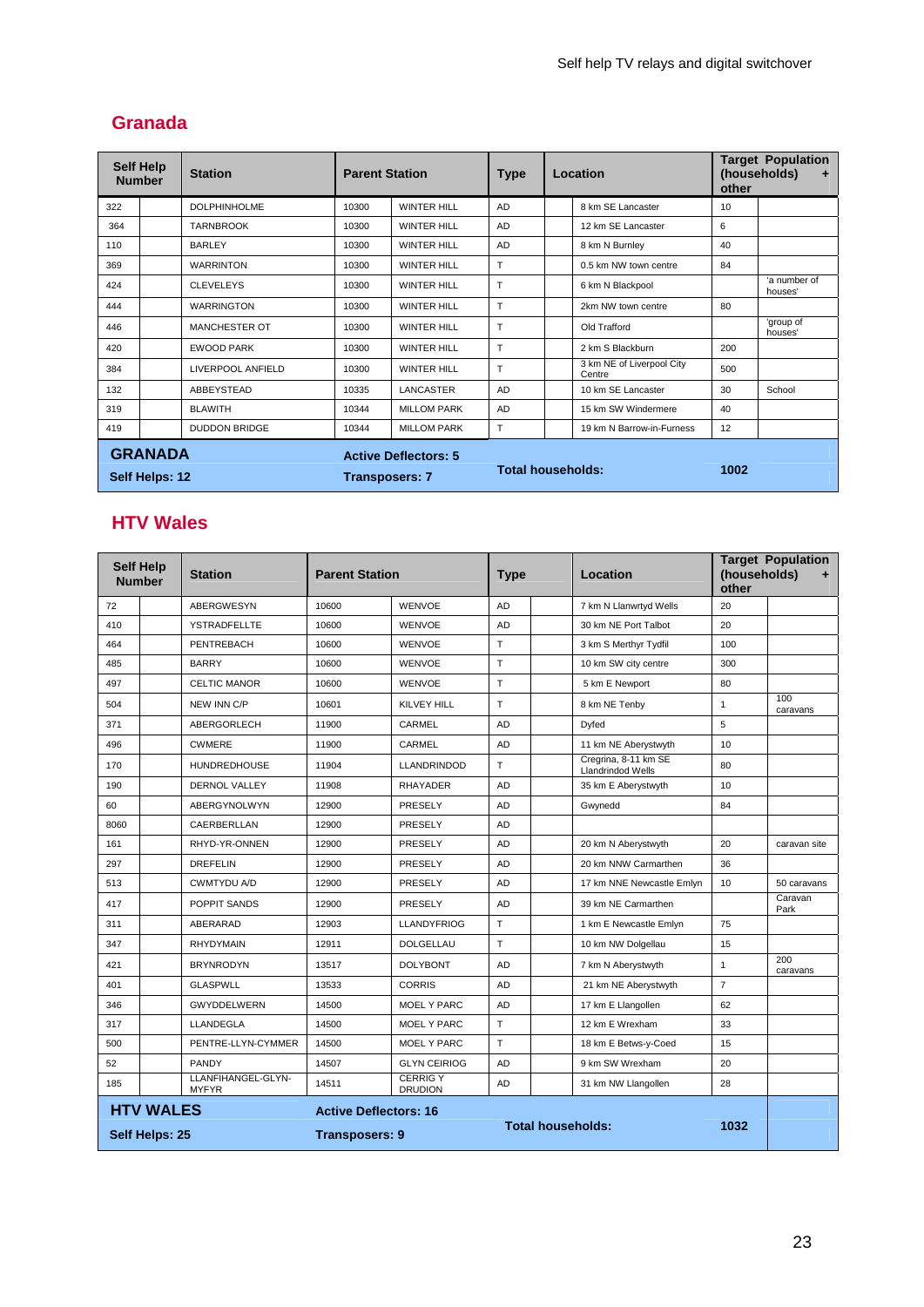## **HTV West**

|                                  | <b>Self Help</b><br><b>Station</b><br><b>Parent Station</b><br><b>Number</b> |                                                      | <b>Type</b> |               | Location                 | <b>Target</b><br>(households)<br>other | <b>Population</b><br>٠    |      |  |
|----------------------------------|------------------------------------------------------------------------------|------------------------------------------------------|-------------|---------------|--------------------------|----------------------------------------|---------------------------|------|--|
| 61                               |                                                                              | <b>LUCCOMBE</b>                                      | 11000       | <b>MENDIP</b> | <b>AD</b>                |                                        | 6 km w Minehead           | 38   |  |
| 337                              |                                                                              | <b>CHEDDAR</b>                                       | 11000       | <b>MENDIP</b> |                          |                                        | 15 km E Weston-super-Mare | 1674 |  |
| 335                              |                                                                              | <b>CLAVERTON</b>                                     | 11002       | <b>BATH</b>   | <b>AD</b>                |                                        | 4.5 km E Bath             | 40   |  |
| <b>HTV WEST</b><br>Self Helps: 3 |                                                                              | <b>Active Deflectors: 2</b><br><b>Transposers: 1</b> |             |               | <b>Total households:</b> |                                        | 1752                      |      |  |

## **London**

| <b>Self Help</b><br><b>Number</b> |  | <b>Station</b>                                       | <b>Parent Station</b> |                                               | <b>Type</b>    |                          | Location                                                   | <b>Target</b><br>(households)<br>other | <b>Population</b><br>٠ |
|-----------------------------------|--|------------------------------------------------------|-----------------------|-----------------------------------------------|----------------|--------------------------|------------------------------------------------------------|----------------------------------------|------------------------|
| 378                               |  | <b>WHITE CITY</b>                                    | 10100                 | CRYSTAL PALACE                                | $\mathbf \tau$ |                          | 9 km W central London                                      | 80                                     |                        |
| 438                               |  | <b>DEPTFORD</b>                                      | 10100                 | <b>CRYSTAL PALACE</b>                         |                |                          | south-east London                                          | 100                                    |                        |
| 474                               |  | <b>GREENFORD</b>                                     | 10100                 | <b>CRYSTAL PALACE</b>                         |                |                          | 12 km N Heathrow Airport                                   | 203                                    |                        |
| 517                               |  | <b>CHARLTON ATHLETIC</b>                             | 10100                 | <b>CRYSTAL PALACE &amp;</b><br><b>CROYDON</b> | $\mathbf{r}$   |                          | Redeveloped north stand<br>Charlton Athletic Football Club | 130                                    |                        |
| 502                               |  | <b>HENDON</b>                                        | 10100                 | <b>CRYSTAL PALACE</b>                         |                |                          | Graham Park estate                                         | 50                                     |                        |
| <b>LONDON</b><br>Self Helps: 5    |  | <b>Active Deflectors: 0</b><br><b>Transposers: 5</b> |                       |                                               |                | <b>Total households:</b> | 563                                                        |                                        |                        |

## **Meridian**

| <b>Number</b> | <b>Self Help</b> | <b>Station</b>        |       | <b>Parent Station</b>       | <b>Type</b> |    | Location           |    | <b>Target Population</b><br>(households) + other |
|---------------|------------------|-----------------------|-------|-----------------------------|-------------|----|--------------------|----|--------------------------------------------------|
| 448           |                  | PORTSMOUTH DOCKS      | 10800 | <b>ROWRIDGE</b>             |             |    | 2 km N city centre | 50 | Estimate.<br>group of<br>houses'                 |
|               | <b>MERIDIAN</b>  |                       |       | <b>Active Deflectors: 0</b> |             |    |                    |    |                                                  |
| Self Helps: 1 |                  | <b>Transposers: 1</b> |       | <b>Total households:</b>    |             | 50 |                    |    |                                                  |

# **Scottish**

| <b>Self Help</b><br><b>Number</b> |  | <b>Station</b>         |             | <b>Parent Station</b><br><b>Type</b> |           | Location                  | <b>Target Population</b><br>(households) +<br>other |              |  |
|-----------------------------------|--|------------------------|-------------|--------------------------------------|-----------|---------------------------|-----------------------------------------------------|--------------|--|
| 29                                |  | <b>GLENDARUEL</b>      | 10500       | <b>BLACK HILL</b>                    | <b>AD</b> |                           | 40                                                  | hotel        |  |
| 8029                              |  | <b>GLENDARUEL B</b>    | <b>SH29</b> | <b>GLENDARUEL</b>                    | AD        |                           | 12                                                  |              |  |
| 434                               |  | <b>BLYTH BRIDGE</b>    | 10500       | <b>BLACK HILL</b>                    | AD        | 30 km SW Edinburgh        | 50                                                  |              |  |
| 8181                              |  | <b>BENMORE B</b>       | 10500       | <b>BLACK HILL</b>                    | AD        | 50 m WNW Glasgow          | $\overline{7}$                                      |              |  |
| 94                                |  | <b>ARDTORNISH A</b>    | 10500       | <b>BLACK HILL</b>                    | T         | 22 km NW Oban             | 15                                                  |              |  |
| 36                                |  | <b>BALQUHIDDER</b>     | 10500       | <b>BLACK HILL</b>                    | T         | 12 km NW Callander        | 42                                                  |              |  |
| 484                               |  | <b>BLAIR DRUMMOND</b>  | 10500       | <b>BLACK HILL</b>                    | T         |                           | 5                                                   | caravan park |  |
| 4                                 |  | CAIRNDOW               | 10502       | <b>SOUTH KNAPDALE</b>                | <b>AD</b> | 10 km E Inveraray         | 42                                                  |              |  |
| 257                               |  | <b>LOCH VENACHAR</b>   | 10507       | CALLANDER                            | AD        | 4 km W Callander          | 14                                                  |              |  |
| 100                               |  | <b>CALLANDER PARK</b>  | 10507       | CALLANDER                            | AD        | 22 km NW Stirling         | 1                                                   | 100 caravans |  |
| 115                               |  | COLONSAY               | 10510       | <b>TOROSAY</b>                       | AD        | <b>Island of Colonsay</b> | 59                                                  |              |  |
| 269                               |  | <b>LOCH SUNART</b>     | 10510       | <b>TOROSAY</b>                       | AD        |                           |                                                     |              |  |
| 272                               |  | <b>GLENUIG</b>         | 10510       | <b>TOROSAY</b>                       | AD        | 43 km W Fort William      | 9                                                   |              |  |
| 298                               |  | <b>BARGUILLEAN</b>     | 10510       | <b>TOROSAY</b>                       | AD        | 12 km E Oban              | 3                                                   |              |  |
| 303                               |  | <b>STRONTIAN</b>       | 10510       | <b>TOROSAY</b>                       | AD        | 32 km WSW Fort William    | 14                                                  |              |  |
| 309                               |  | <b>LOCH CAOLISPORT</b> | 10510       | <b>TOROSAY</b>                       | AD        | 20 km SW Lochgilphead     | 85                                                  |              |  |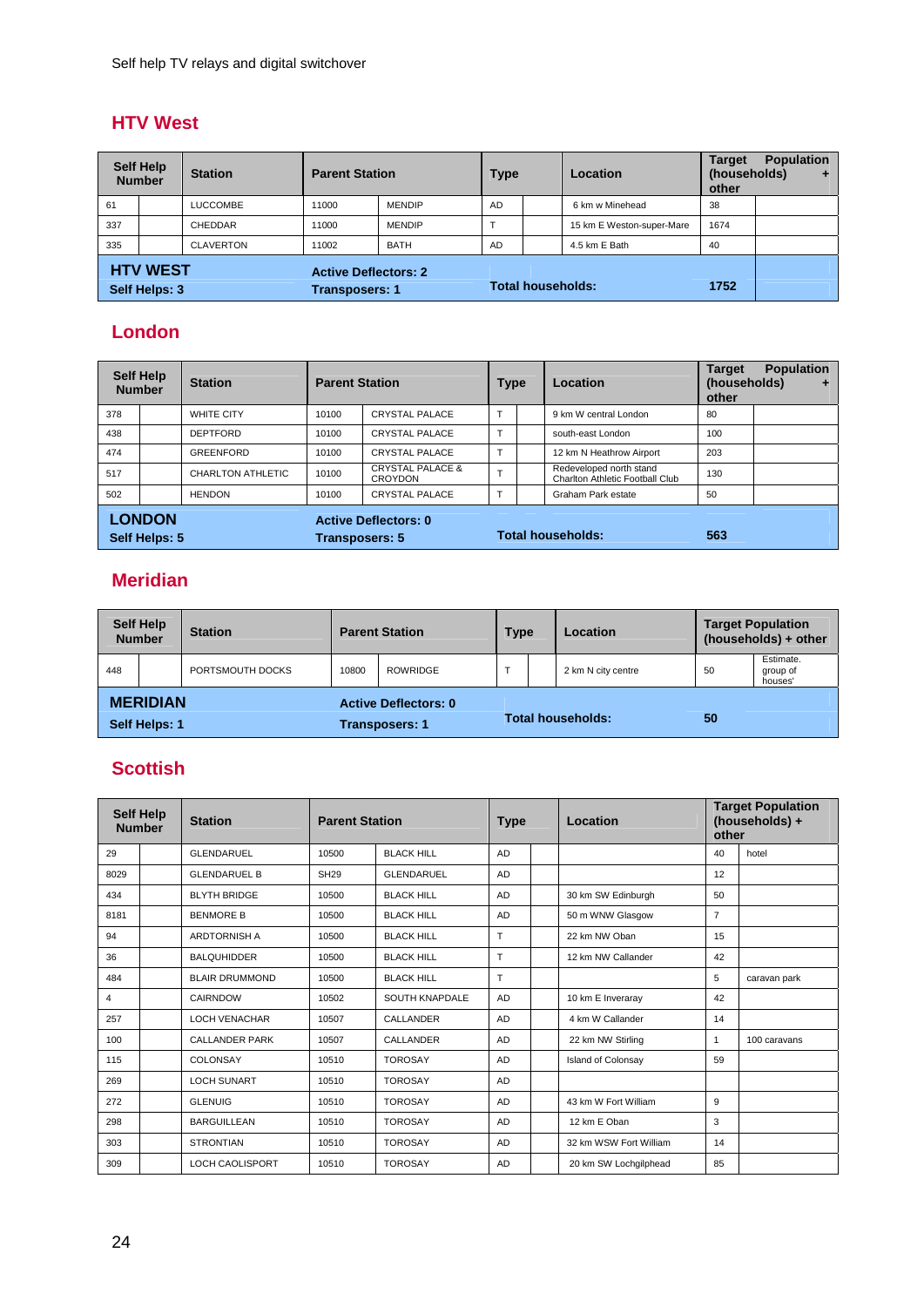|      | Self Helps: 54  |                        | <b>Transposers: 12</b> |                              |           | <b>Total households:</b> |                                      |                | 1068                       |  |  |
|------|-----------------|------------------------|------------------------|------------------------------|-----------|--------------------------|--------------------------------------|----------------|----------------------------|--|--|
|      | <b>SCOTTISH</b> |                        |                        | <b>Active Deflectors: 42</b> |           |                          |                                      |                |                            |  |  |
| 181  |                 | <b>BENMORE A</b>       | 15226                  | ARDNADAM                     | AD        |                          | 50 km WNW Glasgow                    | 30             |                            |  |  |
| 30   |                 | ORMIDALE               | 15216                  | <b>TIGHNABRUAICH</b>         | AD        |                          | North of Strathclyde region          | 25             |                            |  |  |
| 240  |                 | KILCHIARAN             | 15208                  | PORT ELLEN                   | AD        |                          | Islay, 10 km W Bowmore               | 3              |                            |  |  |
| 370  |                 | <b>BURNTON</b>         | 15204                  | LETHANHILL                   | Τ         |                          | Nr. Dalmellington                    | 80             |                            |  |  |
| 31   |                 | <b>LOCH STRIVEN</b>    | 15203                  | <b>WEST KILBRIDE</b>         | AD        |                          | Loch Striven                         |                |                            |  |  |
| 518  |                 | <b>CRAIGIE GARDENS</b> | 15200                  | DARVEL                       | Т         |                          |                                      | 1              | 90 caravans                |  |  |
| 144  |                 | <b>INVERSNAID</b>      | 15200                  | DARVEL                       | AD        |                          | 35 km N Dumbarton                    | 8              | Hotel caravan park         |  |  |
| 380  |                 | <b>EDINBURGH</b>       | 14700                  | CRAIGKELLY                   | T         |                          | Sighthill area                       | 167            |                            |  |  |
| 246  |                 | <b>DULLATUR</b>        | 14700                  | CRAIGKELLY                   | Т         |                          | 20 km NE Glasgow                     | 40             |                            |  |  |
| 193  |                 | <b>AUGHENCHEYNE</b>    | 13716                  | <b>THORNHILL</b>             | AD        |                          |                                      |                |                            |  |  |
|      |                 | <b>GLEN COVA B</b>     | 12300                  | ANGUS                        | AD        |                          |                                      |                |                            |  |  |
| 356  |                 | <b>GLEN COVA A</b>     | 12300                  | ANGUS                        | AD        |                          | 40 km Nr of Dundee                   |                |                            |  |  |
| 493  |                 | SALEN (AROS)           | 10542                  | <b>FIUNARY</b>               | AD        |                          | <b>Island of Mull</b>                | 11             |                            |  |  |
| 221  |                 | <b>INVERINAN</b>       | 10534                  | DALMALLY                     | AD        |                          | 20 km SE Oban                        | $\overline{4}$ |                            |  |  |
| 8164 |                 | <b>GLENSPEAN B</b>     | 10526                  | SPEAN BRIDGE                 | <b>AD</b> |                          | 25 km ENE Fort William               | 25             |                            |  |  |
| 164  |                 | <b>GLENSPEAN A</b>     | 10526                  | SPEAN BRIDGE                 | AD        |                          | 25 km ENE Fort William               |                |                            |  |  |
| 71   |                 | <b>GLENBRANTER</b>     | 10525                  | <b>STRACHUR</b>              | T         |                          | 14 km NW Garelochhead                | 28             |                            |  |  |
| 122  |                 | <b>CLACHAIG INN</b>    | 10524                  | <b>ONICH</b>                 | AD        |                          | Glencoe                              | 10             | (mountaineering<br>centre) |  |  |
| 6101 |                 | <b>GLENELG D</b>       | <b>SH308C</b>          | <b>ISLE ORNSAY C</b>         | AD        |                          | 10 km SE Kyle of Lochalsh            |                |                            |  |  |
| 7308 |                 | <b>ISLE ORNSAY C</b>   | 10519                  | <b>MALLAIG</b>               | Т         |                          | <b>Island of Skye</b>                |                |                            |  |  |
| 308  |                 | <b>ISLE ORNSAY A</b>   | 10519                  | <b>MALLAIG</b>               | T         |                          | <b>Island of Skye</b>                |                |                            |  |  |
| 8308 |                 | <b>ISLE ORNSAY B</b>   | 10519                  | <b>MALLAIG</b>               | AD        |                          | <b>Island of Skye</b>                | 50             |                            |  |  |
| 382  |                 | <b>TORRIN</b>          | 10517                  | <b>GLENGORM</b>              | T         |                          | 25 km SE Portree                     | 19             |                            |  |  |
| 368  |                 | <b>STRATHAIRD</b>      | 10517                  | <b>GLENGORM</b>              | AD        |                          | Isle of Skye                         | 15             |                            |  |  |
| 183  |                 | <b>LOCHAILORT</b>      | 10517                  | <b>GLENGORM</b>              | AD        |                          | 35 km W Fort William                 | 21             |                            |  |  |
| 176  |                 | ARISAIG HOUSE          | 10517                  | <b>GLENGORM</b>              | AD        |                          | 42 km W Fort William                 | 13             |                            |  |  |
| 5    |                 | <b>DERVAIG</b>         | 10517                  | <b>GLENGORM</b>              | AD        |                          | Isle of Mull                         | 42             |                            |  |  |
| 450  |                 | CONAGLEN               | 10512                  | <b>COW HILL</b>              | AD        |                          | 9 km SW Fort William                 | 8              |                            |  |  |
| 279  |                 | <b>GAIRLOCHY</b>       | 10512                  | <b>COW HILL</b>              | AD        |                          | 12 km NE Fort William                | 6              |                            |  |  |
| 227  |                 | S.LOCHEILSIDE          | 10512                  | <b>COW HILL</b>              | AD        |                          | Loch Eil, 5-15 km NW Fort<br>William | 25             |                            |  |  |
| 217  |                 | <b>GLEN LOY</b>        | 10512                  | <b>COW HILL</b>              | AD        |                          | 7 km N Fort William                  | $\overline{4}$ | hotel                      |  |  |
| 86   |                 | BR OF AWE              | 10510                  | <b>TOROSAY</b>               | Т         |                          | 20 km E Oban                         | 21             |                            |  |  |
| 8094 |                 | ARDTORNISH B           | 10510                  | <b>TOROSAY</b>               | AD        |                          | 68 km W Fort William                 |                |                            |  |  |
| 399  |                 | <b>PORTUAIRK</b>       | 10510                  | <b>TOROSAY</b>               | AD        |                          | 68 km W Fort William                 | 12             |                            |  |  |
| 5309 |                 | LOCH CAOLISPORT D      | SH309                  | LOCH CAOLISPORT              | AD        |                          | 20 km SW Lochgilphead                |                |                            |  |  |
| 6309 |                 | LOCH CAOLISPORT C      | SH309                  | <b>LOCH CAOLISPORT</b>       | AD        |                          | 20 km SW Lochgilphead                |                |                            |  |  |
| 7309 |                 | LOCH CAOLISPORT B      | SH309                  | <b>LOCH CAOLISPORT</b>       | AD        |                          | 20 km SW Lochgilphead                |                |                            |  |  |
| 8309 |                 | LOCH CAOLISPORT A      | SH309                  | LOCH CAOLISPORT              | <b>AD</b> |                          | 20 km SW Lochgilphead                |                |                            |  |  |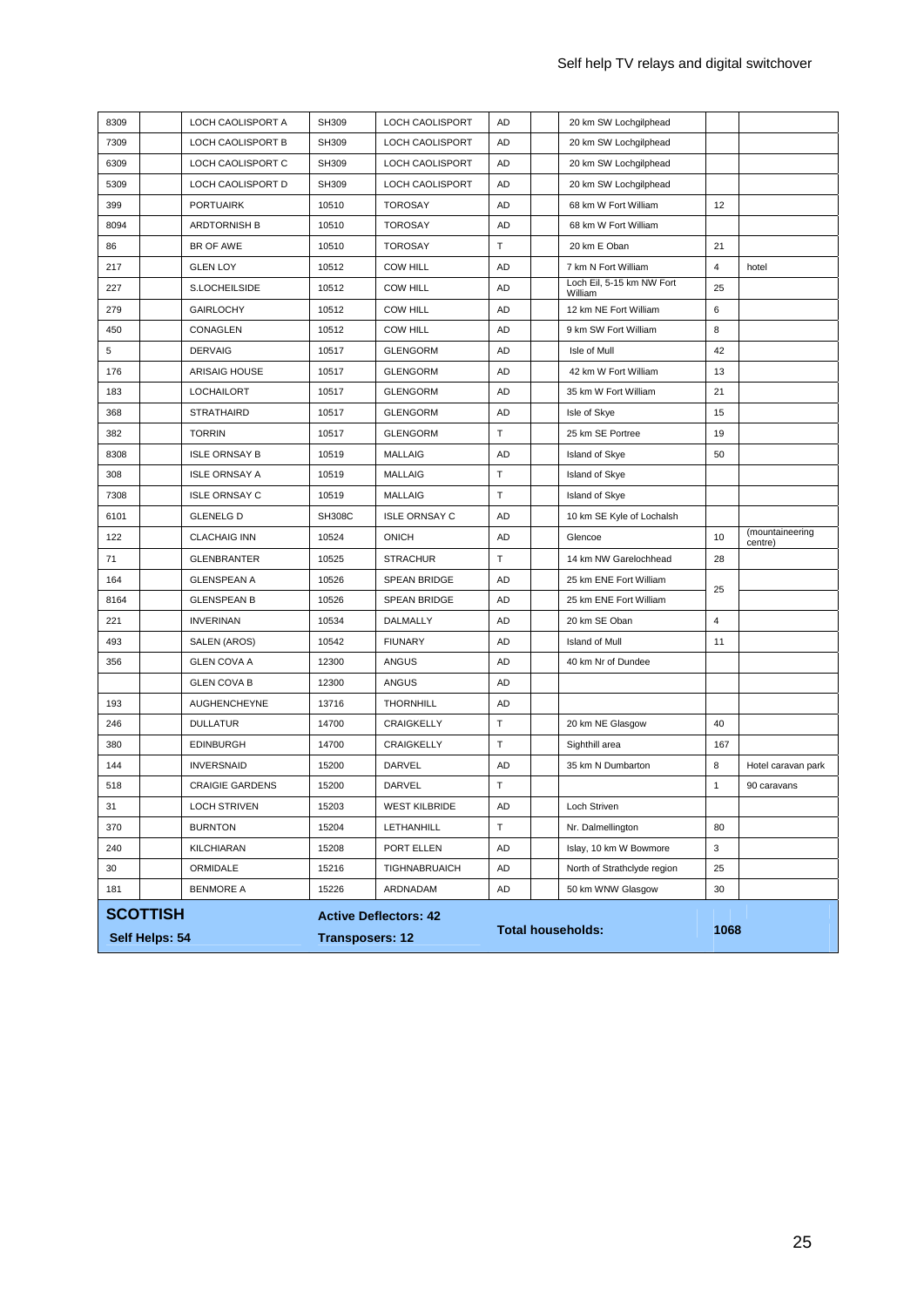# **Tyne Tees**

| <b>Self Help</b><br><b>Station</b><br><b>Number</b> |                  |                           | <b>Parent Station</b> |                             | <b>Type</b> |  | Location                            | <b>Target Population</b><br>(households) +<br>other |                                     |
|-----------------------------------------------------|------------------|---------------------------|-----------------------|-----------------------------|-------------|--|-------------------------------------|-----------------------------------------------------|-------------------------------------|
| 233                                                 |                  | <b>LOW HABER</b>          | 10900                 | PONTOP PIKE                 | AD          |  | West Allen Dale, 18 km SW<br>Hexham |                                                     | caravan site                        |
| 449                                                 |                  | NORTH HARTLEPOOL          | 10900                 | PONTOP PIKE                 | T           |  |                                     | 84                                                  |                                     |
| 212                                                 |                  | <b>KIELDOR DAM</b>        | 10900                 | PONTOP PIKE                 | AD          |  |                                     | 6                                                   | Holiday<br>complex                  |
| 480                                                 |                  | FAR TOWN (ALSTON)         | 10908                 | <b>ALSTON</b>               | AD          |  |                                     |                                                     | (Barhaugh Hall)                     |
| 158                                                 |                  | <b>LANGTHWAITE</b>        | 11600                 | <b>BILSDALE</b>             | AD          |  |                                     | 30                                                  |                                     |
| 343                                                 |                  | <b>HAWSKER BOTTOM</b>     | 11600                 | <b>BILSDALE</b>             | AD          |  |                                     |                                                     | 150 caravans                        |
| 179                                                 |                  | <b>GARSDALE(PIN FOLD)</b> | 11600                 | <b>BILSDALE</b>             | T           |  |                                     | 63                                                  | (coverage<br>together with<br>SH34) |
|                                                     | <b>TYNE TEES</b> |                           |                       | <b>Active Deflectors: 5</b> |             |  |                                     |                                                     |                                     |
| Self Helps: 7                                       |                  | <b>Transposers: 2</b>     |                       | Total households:           |             |  | 183                                 |                                                     |                                     |

## **Ulster**

| <b>Self Help</b><br><b>Number</b> |  | <b>Station</b>        |                             | <b>Parent Station</b> |  | <b>Type</b>              | Location                       | <b>Target Population</b><br>(households) +<br>other |                             |
|-----------------------------------|--|-----------------------|-----------------------------|-----------------------|--|--------------------------|--------------------------------|-----------------------------------------------------|-----------------------------|
| 427                               |  | <b>CHAPEL FIELDS</b>  | 10700                       | <b>DIVIS</b>          |  |                          | <b>Central Belfast</b>         | 61                                                  |                             |
| 441                               |  | <b>ELLIOTTS HILL</b>  | 13000                       | LIMAVADY              |  |                          | 13 km SE Ballymena, Co. Antrim | 90                                                  | (according to<br>B9 Energy) |
| <b>ULSTER</b><br>Self Helps: 2    |  | <b>Transposers: 2</b> | <b>Active Deflectors: 0</b> |                       |  | <b>Total households:</b> | 151                            |                                                     |                             |

# **Westcountry**

| <b>Self Help</b><br><b>Number</b>   |  | <b>Station</b>        | <b>Parent Station</b>       |                          | <b>Type</b> | Location                 | <b>Target</b><br><b>Population</b><br>(households) +<br>other |                |
|-------------------------------------|--|-----------------------|-----------------------------|--------------------------|-------------|--------------------------|---------------------------------------------------------------|----------------|
| 461                                 |  | <b>BARLEYCOMBE</b>    | 13100                       | <b>CARADON HILL</b>      | AD          | 25 km E Plymouth         | 3                                                             |                |
| 301                                 |  | <b>PARRACOMBE</b>     | 13100                       | <b>CARADON HILL</b>      | т           | 17 km NE Barnstaple      | 80                                                            |                |
| 425                                 |  | <b>LEE</b>            | 13112                       | <b>ILFRACOMBE</b>        | T.          | 4 km W Ilfracombe        | 65                                                            |                |
| 397                                 |  | <b>FRESHWATER C/P</b> | 13200                       | <b>STOCKLAND HILL</b>    | <b>AD</b>   | 2 km SE Bridport, Dorset | 250                                                           | (caravan<br>s) |
| 418                                 |  | <b>BICKLEIGH</b>      | 13200                       | STOCKLAND HILL           | T           | 15 km N Exeter           | 25                                                            |                |
| 422                                 |  | <b>LADRAM BAY</b>     | 13200                       | <b>STOCKLAND HILL</b>    | T           | 15 km SE Exeter          | 400                                                           | (caravan<br>s) |
| 111                                 |  | LANNACOMBE            | 13600                       | <b>BEACON HILL</b>       | <b>AD</b>   | 25 km SW Torbay          | $\overline{4}$                                                |                |
| 351                                 |  | <b>NTH MOLTON</b>     | 13800                       | HUNTSHAW CROSS           | T           | 18 km E Barnstaple       | 30                                                            |                |
| 407                                 |  | <b>COVERACK</b>       | 14100                       | <b>REDRUTH</b>           | T           | 15 km S Falmouth         | 70                                                            |                |
| <b>WESTCOUNTRY</b><br>Self Helps: 9 |  | Transposers: 6        | <b>Active Deflectors: 3</b> | <b>Total households:</b> |             | 927                      |                                                               |                |